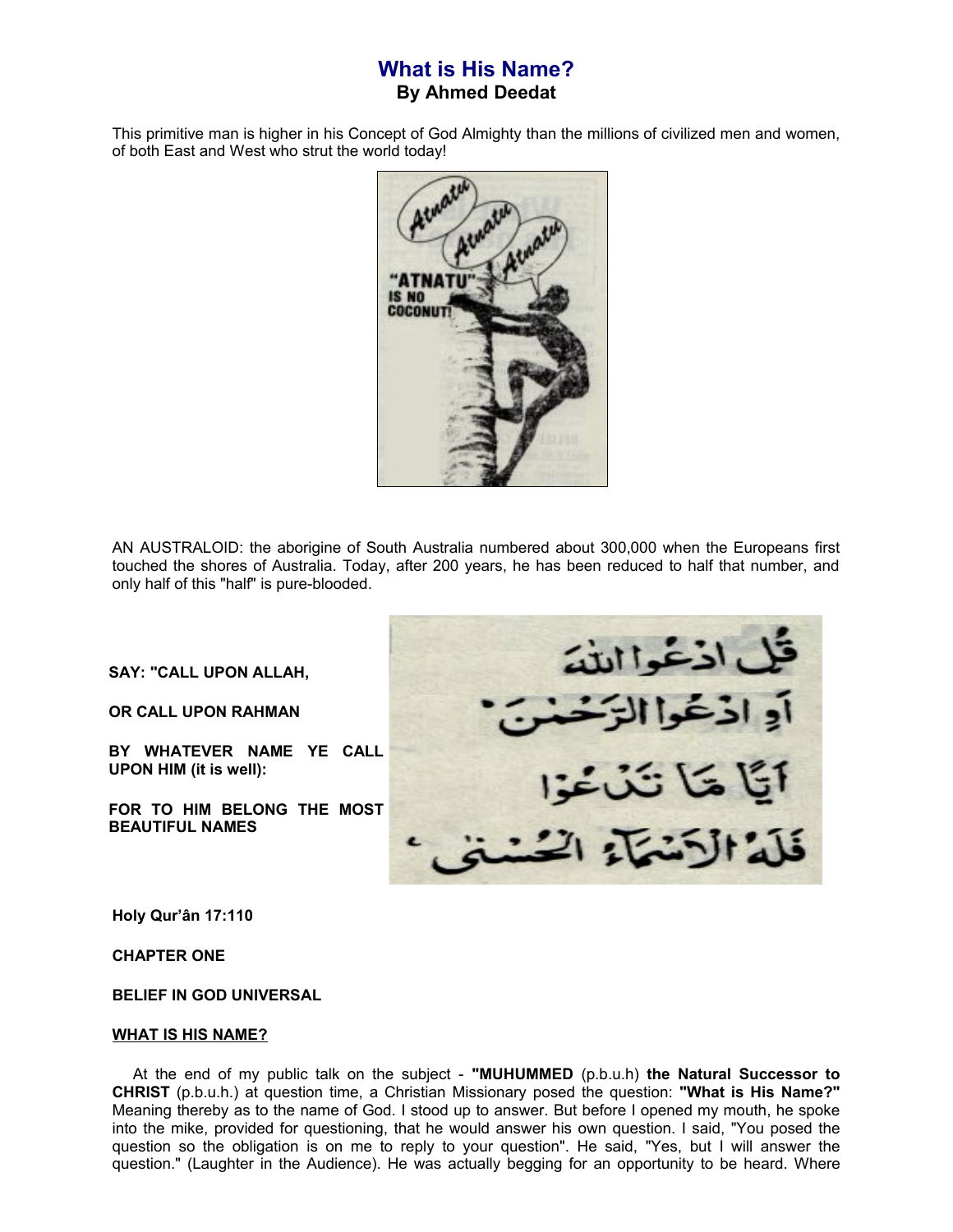else on earth would he get such a large audience, and that at the Muslim's expense, to preach? I said, "Carry on!" (Give him enough rope to hang himself). After some rambling, he concluded that the name of God was "JESUS CHRIST!"

It was not the time, at that meeting; nor is it expedient here to discuss the subject fully - "IS JESUS GOD?" It is enough, for the moment, to say that in the language of Moses, Jesus and Muhummed (Peace be upon them all) the name of God Almighty is ALLAH! Proof will be provided in Chapter 4.

Belief in God is ingrained in the nature of man. As long as man existed on earth, the knowledge of God Almighty also co-existed. As Professor Max Fuller in his **Hibbert Lectures** said:

"RELIGION IS NOT A NEW INVENTION. IT IS, IF NOT AS OLD AS THE WORLD, AT LEAST AS OLD AS THE WORLD WE KNOW. THERE NEVER WAS A FALSE GOD NOR WAS THERE EVER A FALSE RELIGION, UNLESS YOU CALL A CHILD A FALSE MAN. ALL RELIGION, SO FAR AS I KNOW THEM, HAD THE SAME PURPOSE. ALL WERE LINKS IN A CHAIN WHICH CONNECTS HEAVEN AND EARTH, AND WHICH HELD, AND ALWAYS WAS HELD, BY ONE AND THE SAME HAND."

This is truly a very charitable attitude; truly Islamic. **Allah subhanahuwata-aala** (God Almighty) tells us in the Holy Qur'ân:

**AND THERE NEVER WAS A PEOPLE WITHOUT A WARNER HAVING LIVED AMONG THEM (In the past).**

دَانَ فِرْنَ أَهَبَةَ الأدينة الافتقا

وَيْكُلْ تَوْمِهَأَوْ نَ

**Surah Fatir 35:24**

**AND TO EVERY NATION THERE WAS (sent) A GUIDE.**

**Surah<sup>1</sup> Ra'd 13:7**

**1. Surah** in Arabic means Chapter.

## **GOD NOT PARTIAL**

If God Almighty is not partial to His creatures with regard to material blessings like - fresh-air, rain, sunshine etc., why should He be partial in regard to His spiritual blessings (The Guidance of God)? He has not been partial! There is no nation or language group on earth who does not know God by some name. This knowledge was given by the Creator Himself through the lips of His chosen messengers. The names of a very few of these messengers we know, the rest have been lost or clouded in superstition. Though all theology (knowledge of God) originated with God, mankind played fast and loose with those pure and holy concepts, adding frills and adornments where no embellishments was needed - it despoiled the language. In the words of Mrs. Ellen G. White, a "prophetess" of the 7th Day Adventist Movement, in her Bible Commentary it is said:

"LEARNED MEN HAD IN SOME INSTANCES CHANGED THE WORDS, THINKING THAT THEY WERE MAKING IT PLAIN, WHEN IN REALITY THEY WERE MYSTIFYING THAT WHICH WAS PLAIN." **1** In the Religious Annals of the world, the Jewish and Christian Scriptures called the Holy Bible abound with graphic examples of portraying God after man's own pattern:

**1.** For further detailed references to Mrs. White, see my book - **"Is the Bible God's Word?"**. Available free online.

## **IMPERFECT DESCRIPTIONS OF GOD**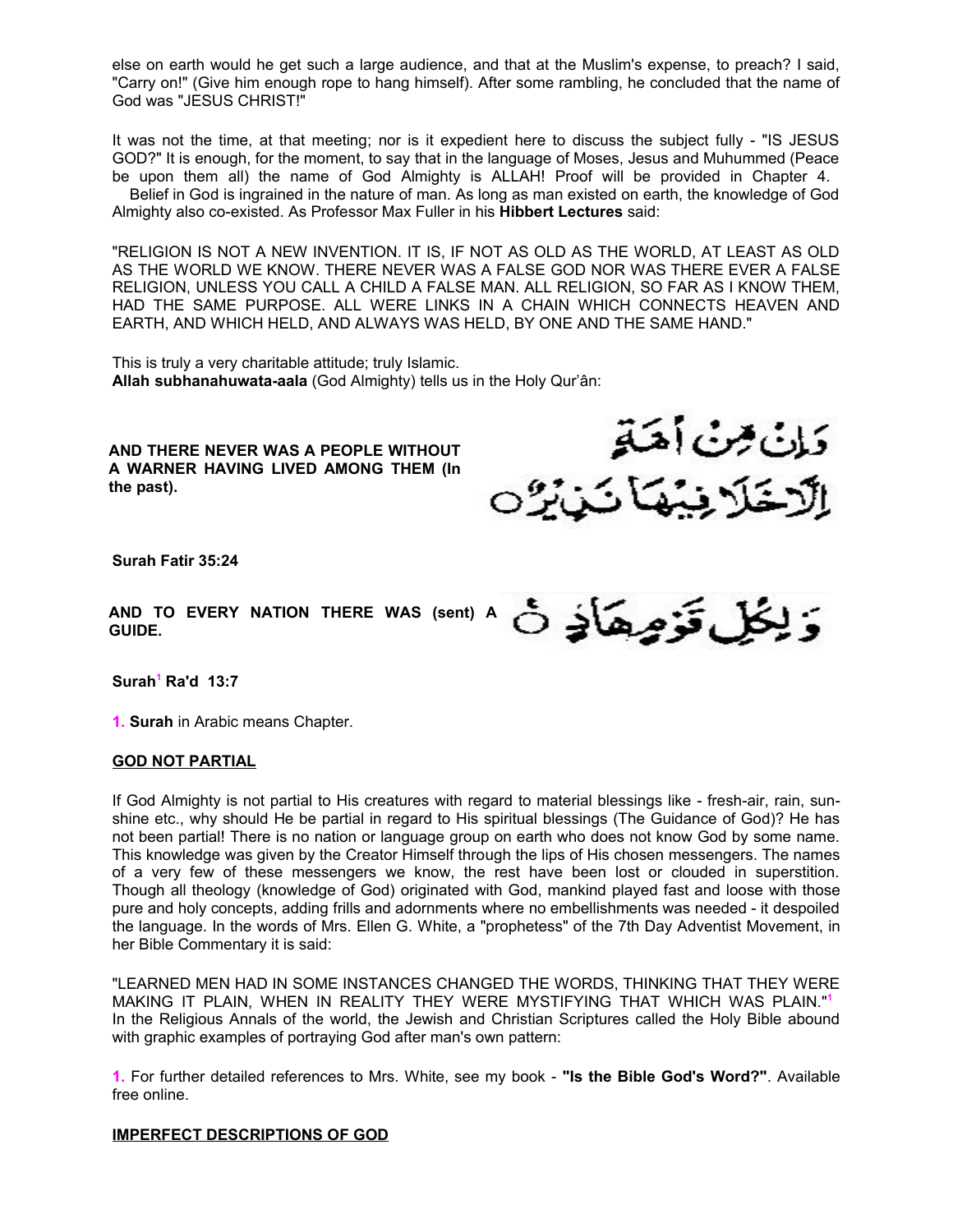#### **LIKE A MAN**

**And the Lord came down to see the city and the tower, which the children of men builded."** (Genesis 11:5)

## **MOSES SEES GOD'S BACK PARTS?**

**"And I will take away mine hand, and thou shalt see my back parts: but my face shall not be seen." (**Exodus 33:23)

#### **WRESTLES WITH JACOB**

"And He (God) said, thy name shall be called no more lacob, but Israel: for as a prince hast thou **power with God and with men, and has prevailed."** (Genesis 32:28)

#### **LIKE ONE DRUNK**

"Then the Lord awakened as one out of sleep, and like a mighty man that shouteth by reason of **wine."** (Psalm 78:65)

#### **REGRETS MAKING MAN**

"And it repented the Lord that he had made man on the earth, and it grieved him at his heart." **(**Genesis 6:6)

## **SMELLS SWEET FLAVOUR**

**"And the Lord smelled a sweet savour; and the Lord said in his heart..."** (Genesis 8:21)

#### **A CROUCHING LION**

**"He couched, he lay down as a lion, and as a great lion: who shall stir him up?"** (Numbers 24:9)

#### **DEVOURING FIRE**

"And the sight of the glory of the Lord was like devouring fire on the top of the mount in the eyes **of the children of Israel."** (Exodus 24:17)

#### **RESTED AND REFRESHED**

#### " ... in six days the Lord made heaven and earth, and on the seventh day he rested AND WAS **REFRESHED." <sup>1</sup>**(Exodus 31:17)

Out of the Encyclopedia of 73 Books of the Roman Catholics and 66 Books of the Protestants called the **"BIBLE"<sup>2</sup>** , endless number of quotations can be culled to fill a book larger than this publication to illustrate man's various imperfect descriptions of God. The above examples will suffice, I hope.

In the realm of the spirit, no nation has had as much opportunities as the children of Israel. And despite repeated warnings to the effect that: '**THY GOD IS A JEALOUS GOD, HE SHALL HAVE NO OTHER GOD BEFORE HIM, NOT EVEN OF THE LIKENESS OF THE THINGS ON EARTH, OR IN THE HEAVENS ABOVE, OR IN THE WATERS BENEATH THE SEA ...** (Exodus 20:3-5), they took the golden calf for worship, and again and again reverted into idolatry. Nor is the bulk of Christendom any freer from this taint. Visit St. Paul's Cathedral in London, or St. Peter's Cathedral in Rome and you will have very little to distinguish them from the Temple of Somnath in India. It is a question of Tweedle Dum and Tweedle Dee.3 you do not really have to go to England or Italy to verify my statement. Why not an inspection in loco to an Anglican or a Roman Catholic Cathedral in your own hometown!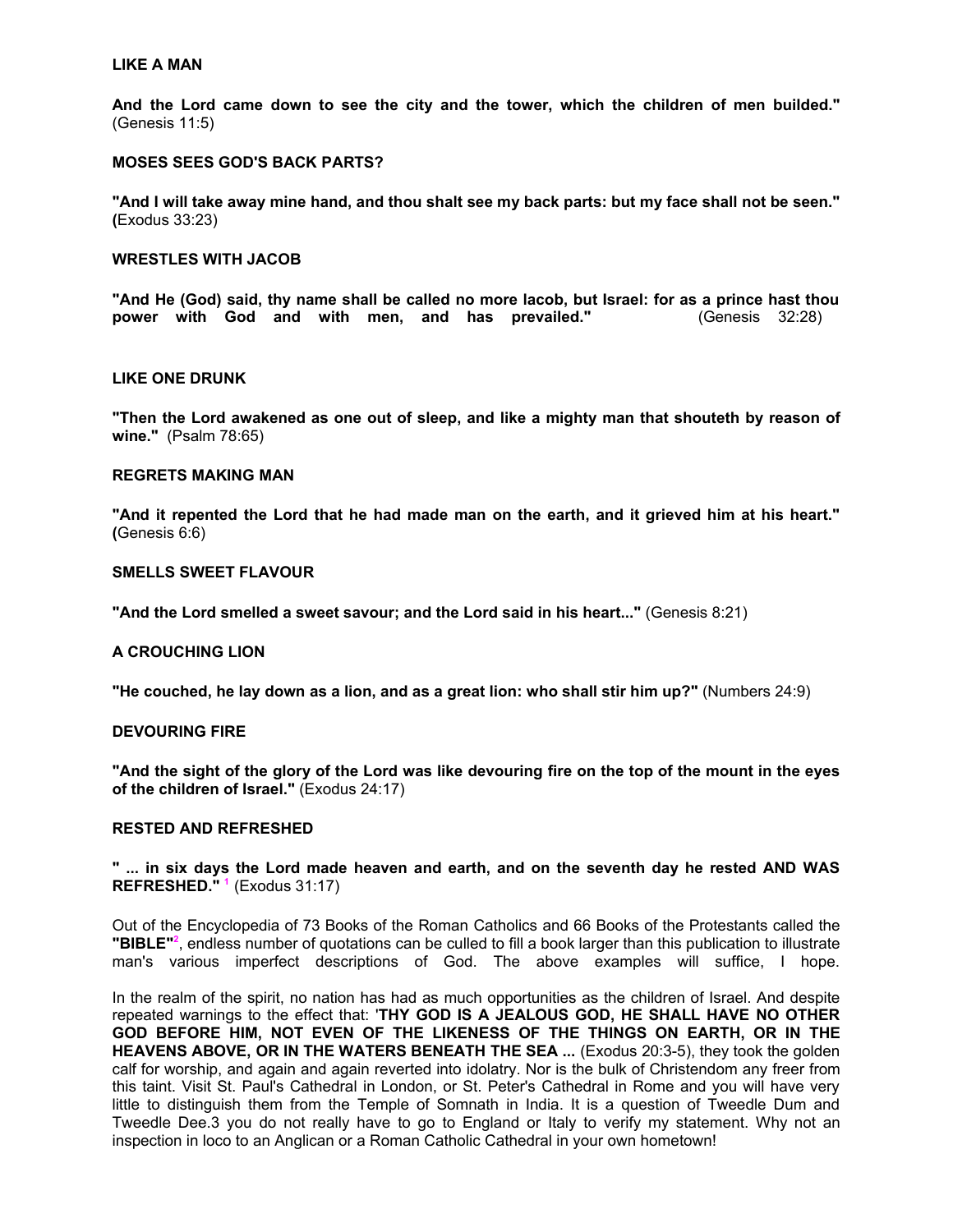**1.** "....**and was refreshed":** to commemorate the Sabbath because God Almighty became tired and needed to be rejuvenated after His six days of hard labour - IS A STANDING INSULT TO GOD. Says the Holy Qur'ân:"**...No slumber can seize Him nor sleep...His Throne extends over the heavens and the earth, and He feeleth no fatigue in guarding and preserving them..."** *(Surah 2:255)*

**2.** Why 66 of the one and 73 of the other? The book - **"Is the Bible God's Word?"** explains.

**3.** Two characters from English Fairy Tales, who were identical in appearance.

## CHAPTER TWO

## **THE CONCEPTS**

In the religious terminology of the world, we will find that every "son of man" in his own way, in his own dialect has given some beautiful attributive name for the Lord of the Heavens and the Earth.

## **THE ZULU CONCEPT**

In our own country, South Africa, the Zulus, a very virile and militant people - a nation akin to the Qureish of pre- Islamic Arabia - have given a name to God Almighty - uMVELINQANGI. This word when properly articulated in its own dialect sounds identical to the Arabic word **Walla-hu-gani**, meaning - **"And Allah is Rich"** (Bounteous). It also sounds like **"Allegany"** of the Red Indians of North America (Remember their ALLEGANY mountain). The Origin or real meaning of the word "Allegany," is not commonly known to the American people. But ask any Zulu as to who or what this uMvelinqangi is and he will surely explain to you in Zulu: HAWU UMNIMZANI! UYENA, UMOYA OINGCWELE. AKAZALI YENA, FUTHI AKAZALWANGA; FUTHI, AKUKHO LUTMO OLU FANA NAYE." Believe me, this is almost a word for word translation of Surah Ikhlas, Chapter 112 of the Holy Qur'ân.

**SAY: HE IS ALLAH THE ONE AND ONLY;**

**ALLAH, THE ETERNAL ABSOLUTE;**

**HE BEGETTETH NOT, NOR IS HE BEGOTTEN:**

**AND THERE IS NONE LIKE UNTO HIM. Holy Qur'ân 112:1- 4**

قُلْ هُوَ اللهُ أَحَلَّ نَّ اَللهُ الصَّمَٰكُ ِ الله المستعملات<br>لَغْرِيَكِكْ لَا تَحْرُ يُوْلَكُ أَنَّ دَ لَغِ نَيْكُنْ لَهُ كُفُوًّا أَحَدٌّ ۞

## **ALMOST ISLAMIC**

Now, compare the above verses with my free translation of what the Zulu actually said:

"Oh Sir! He is a pure and Holy Spirit, He does not beget and He is not begotten, and further there is nothing like Him."

Every African tribe, South of the Zambesi River, that is, in Southern Africa, have given different names to the Almighty - Tixo, Modimo, uNkulunkulu, etc., and each and every African language group will take pains to explain the same pure and holy concept as the Zulu. It is to the glory of the African nations that though they had no written languages, and hence no written records, therefore not being able to recount the names of their respective prophets, yet not a single one of the tribes ever stooped down to worshipping idols or images of either of men or animals, until the White man first introduced his religion and gave the African his anthropomorphic concept of God the Father, God the Son and God the Holy Ghost, and brought the African down to bowing before the statues of Jesus, Mary, St. Joseph, St. Christopher and so on.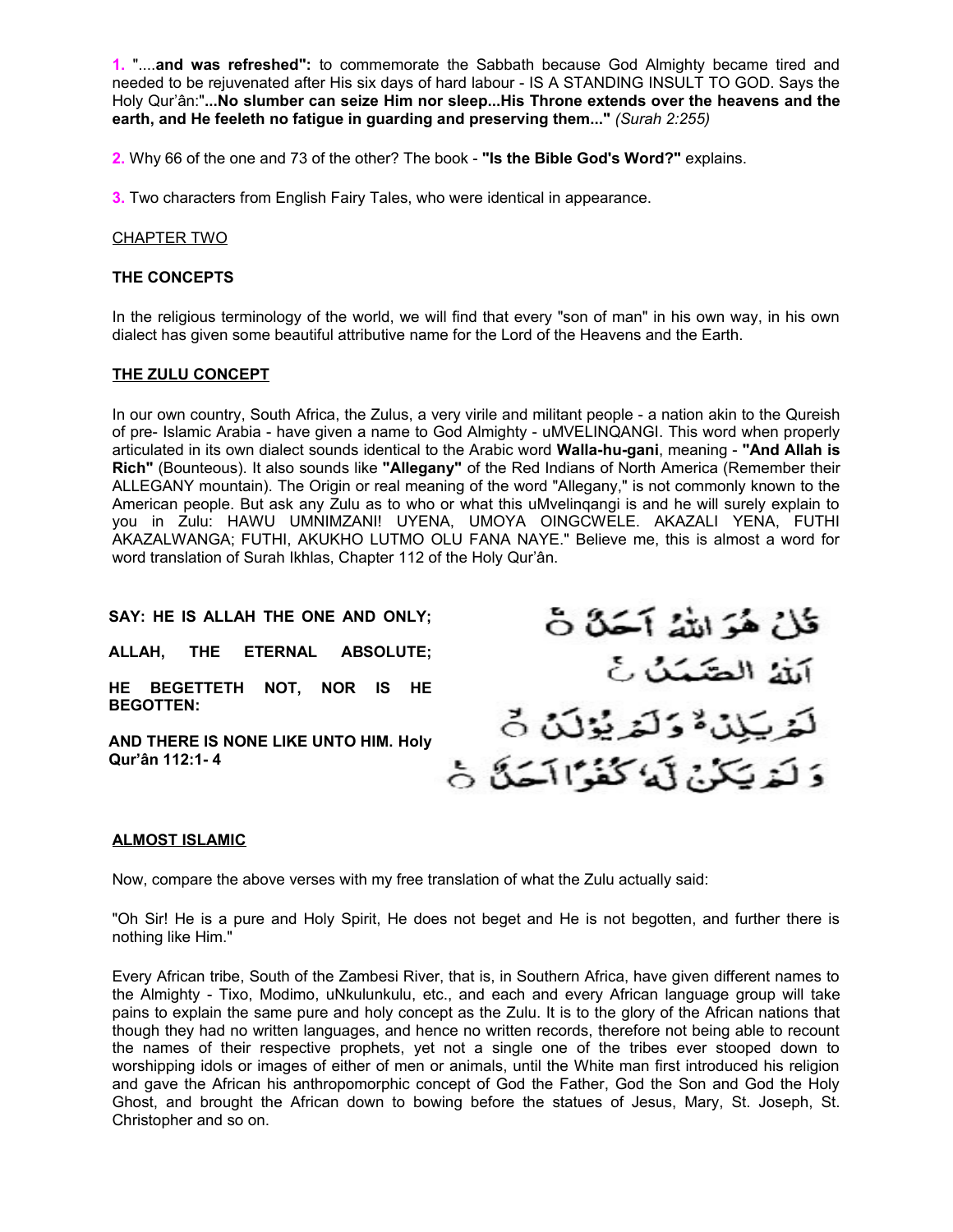Out of the dozens of African tribes inhabiting this part of the world, not a single one of them ever made "**umfanegisos**" (images) of their God. Yet they were capable of carving out of wood, elephants and lions, and reproducing men and women also, in clay. Besides, the Zulus also had some knowledge of metallurgy. When questioned an old Zulu as to the reason, why the Africans did not make umfanegisos of their Gods, he replied, "**How could we make images of Him (God Almighty) when we know that He is** not like a man, He is not like a monkey, or an elephant or a snake: He is not like anything we can **think of or imagine. He is a pure and Holy Spirit**."

# **LIKE THE ARABS**

This term, uMVELINQANGI, though well known to the Zulus, was not commonly used. Again they were like the pagan Qureish of Pre-Islamic Arabia who knew the name Allah, but passed Him by, because they felt that He was **too** High, **too** Pure, **too** Holy to be approached, so they went for their substitutary and imaginary gods - their **Al- Lats**, **AI-Uzzas** and **Al-Manats** and a hundred besides. The Zulus too would not call upon uMvelinqangi directly, but he was better than the Arab of the Ayyam-ul-jahiliyya (days of ignorance), because he did not go after false gods; he only invoked the spirits of his ancestors to intercede with uMvelinqangi on his behalf, exactly as the Catholics do in invoking the Virgin Mary and the Saints.

The more common term used by the Zulus for their God is uNKULUNKULU which literally means - the Greatest of the Great or the Mightiest of the Mighty (Almighty). More colloquially when taking oath, they would exclaim **"iNkosi phe-Zulu**" meaning - the Lord Above (knows), or the God in Heaven (knows), or Heaven knows, that I am speaking the truth. The word "zulu" in the language of the Zulu literally means High Heaven, and they consider themselves to be superior to the numerous other tribes of Southern Africa, being in this respect like the Querish among the dwellers of the desert before Islam.

## **CONCEPT FROM THE EAST**

The Hindi word for God Almighty is PRAMATMA. In Sanskrit, the language of ancient India, **"Atma"** meant the soul, and "**Pram-atma**" meant the Great and Holy Soul, or the Holy Spirit, which is really a beautiful description of the "Father" in Heaven. The Bible says, "**God is Spirit: and they that worship Him must worship Him in spirit and truth**" (John 4:24). Not in form, shape or size, but in SPIRIT. Despite his pantheistic<sup>1</sup> interpretation of the Divinity, the name the Hindu gives the Supreme Being, in his classical language, is **OM** (Aum), which means Guardian or Protector. A very suitable attribute about which the Muslim can have no misgivings.

**1. "Pantheism:"** a doctrine in which people believe that God is everything, and everything is God. The Muslim puts the right emphasis when he says - **"EVERYTHING IS GOD'S!"** Do you realise the stupendous difference this apostrophe 's makes to the concept of God?

## **CONCEPT FROM THE WEST FROM THE WEST**

The Anglo/Saxon and the Teuton in their own and other allied European languages call their object of worship "GOD" or words of similar sound and import, i.e.

**God<sup>1</sup>** in English;

**Got** in Afrikaans (the language of the descendants of the Hollandse people in South Africa);

**Gott** in German; and

**Gudd** in Danish, Swedish and Norwegian languages.

The ancient Phoenicians called their God - ALLON - (not far from Allah if we could only hear it articulated), and the Canaanites ADO. The Israelites not only shared the word EL with the original people of Palestine, but borrowed the name of their chief deity - ADO and turned it into ADONAI, and everywhere the four-letter word YHWH occured in their Holy Scriptures, they read **"Adonai"** instead of "Yahuwa." You will not fail to notice the resemblance between the Jewish Adonai and the heathen Adonis. ADONIS was a "beautiful godling loved by Venus" in the Greek pantheon.

**1.** The word **"God"** together with its ramification in contrast with the word Allah will be dealt with in Chapter 4

## **THE LATIN CONCEPT**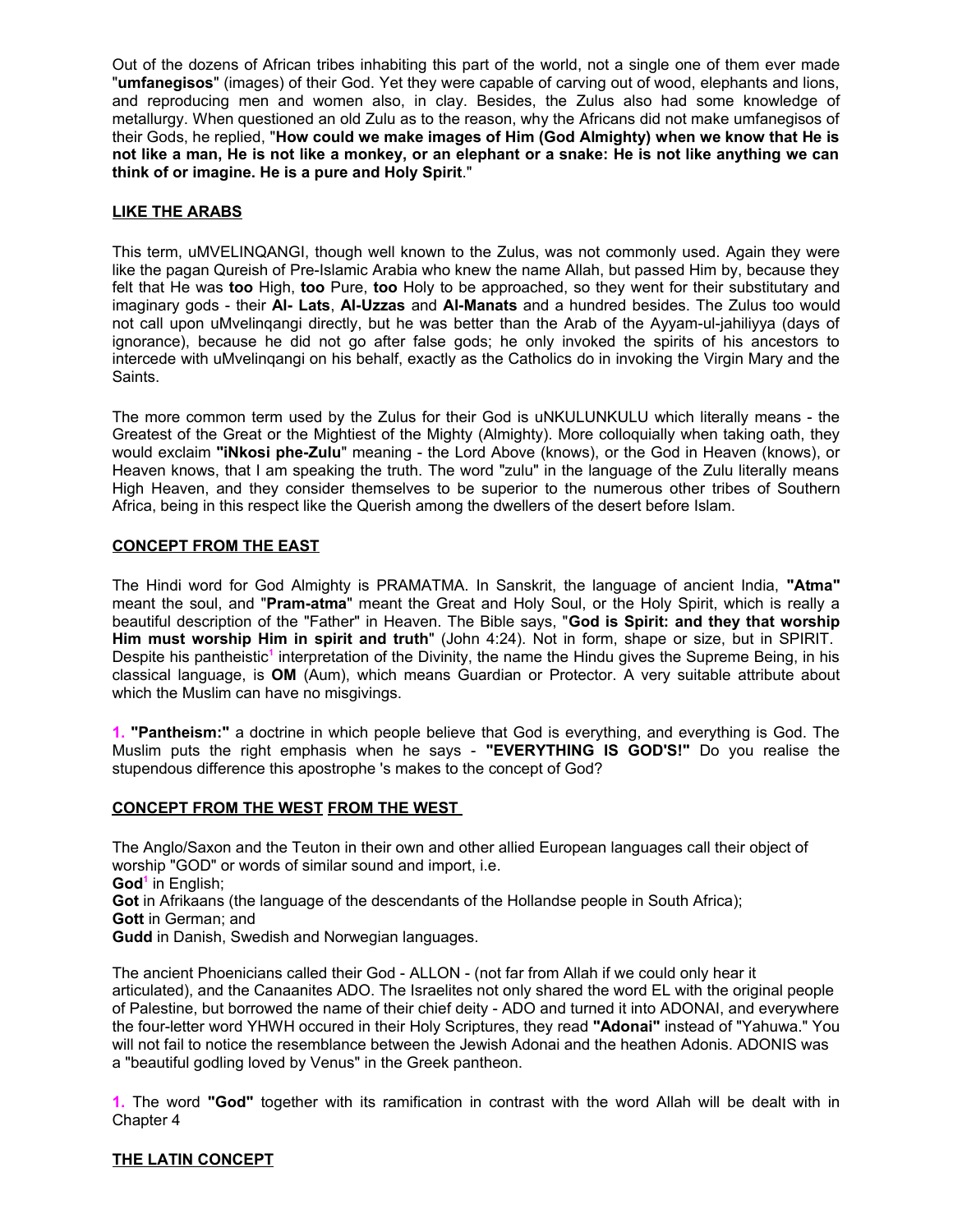In the Latin-dominated languages of Western Europe, where Latin had remained dominant in learning and diplomacy for centuries, the chief term used for God is DEUS: **Deus** in Portuguese; **Dieu** in French; **Dio** in Italian; **Dies** in Spanish; **Dia** in Scotch and Irish; and **Duw** in Welsh.

Surprisingly in all the languages above, Deus and all the similar sounding words mean heaven.

Moulana Vidyarthi, in his monumental work - **"Muhammad in World Scriptures,"<sup>1</sup>** devotes a hundred pages to the names of God in the different languages. And out of a list of 155 attributive names, over 40 of them use the word **"Heaven"** or the "Above," in their language in describing God. Though the Muslim chants the **Asma-ul-husna** (the most beautiful names), 99 as derived from the Holy Qur'ân with the crowning name, ALLAH; **"Heaven"** is not one of those ninety-nine attributes. Symbolically, heaven may be described as the abode of God, and in the words of Wordsworth in Tintern Abbey:

**1.** No student of Comparative Religion can afford to be without this book. It may become your priceless heir-loom.

**WHOSE DWELLING IS THE LIGHT OF SETTING SUNS, AND THE ROUND OCEAN AND THE LIVING AIR, AND IN THE BLUE SKY, AND IN THE MIND OF MAN: A MOTION AND A SPIRIT THAT IMPELS ALL THINKING THINGS, ALL OBJECTS OF ALL THOUGHTS, AND ROLLS THROUGH ALL THINGS.**

## **CONCEPT FROM BEYOND THE FAR EAST**

Among all the 155 tantalising names of God in the various tongues, the one that tickled me most was - "**A-T-N-A-T-U!**" - and this I have adopted as a title of my book, instead of the original title promised - **"What is His Name!"** for this present publication.

## WHAT IS SO FUNNY OR SO NOVEL ABOUT **ATNATU?**

The aborgine of South Australia calls his God **"Atnatu"** because some philosopher, poet or prophet had programmed him, that the Father in Heaven is absolutely free from all needs; He is independent; He needs no food nor drink. This quality, in his primitive, un-inhibited language, he conversely named ATNATU, which literally meant "the One without an anus - the One without any flaw" - i.e. the One from Whom no impurity flows or emanates. When I started sharing this novel idea with Hindu, Muslim and Christian friends, without exception, their immediate reaction was one of mirth, they giggled and laughed. Most of them not realising that the joke was on them. The boot was on the other foot. Though the word **"anus"** is a very small word, only four letters in English, most people have not heard it. One is forced to use the colloquial substitute which I hesitate to reproduce here, nor will I use the same in public meetings because of people's hypersensitivity - because in the words of Abdullah Yusuf All, people **"HAD PERVERTED THEIR LANGUAGE ONCE BEAUTIFUL, INTO JARGONS OF EMPTY ELEGANCE AND UNMEANING FUTILITY."**

Therefore to ease the situation, in a round-about-way let us say that where you have an "input," you must allow for an "output." The one who eats, must have the call of nature - the toilet or the bush - and our primitive friend smelt the need, which he could never attribute to his Creator. Therefore, he called his God - ATNATU! **'The one without the excretory system or its tail end**.

## **GOD EATS NOT!**

This novel concept of God by primitive man, is not really altogether novel. God Almighty conveys the same truth to mankind, as in His Last and Final Revelation - The Holy Qur'ân - but in a language so noble, so sublime, as befitting its Author. But because of its very finesse, and refined manner of expression we have overlooked the Message. We are commanded to say to all those who wish to wean us from the worship of the One True God -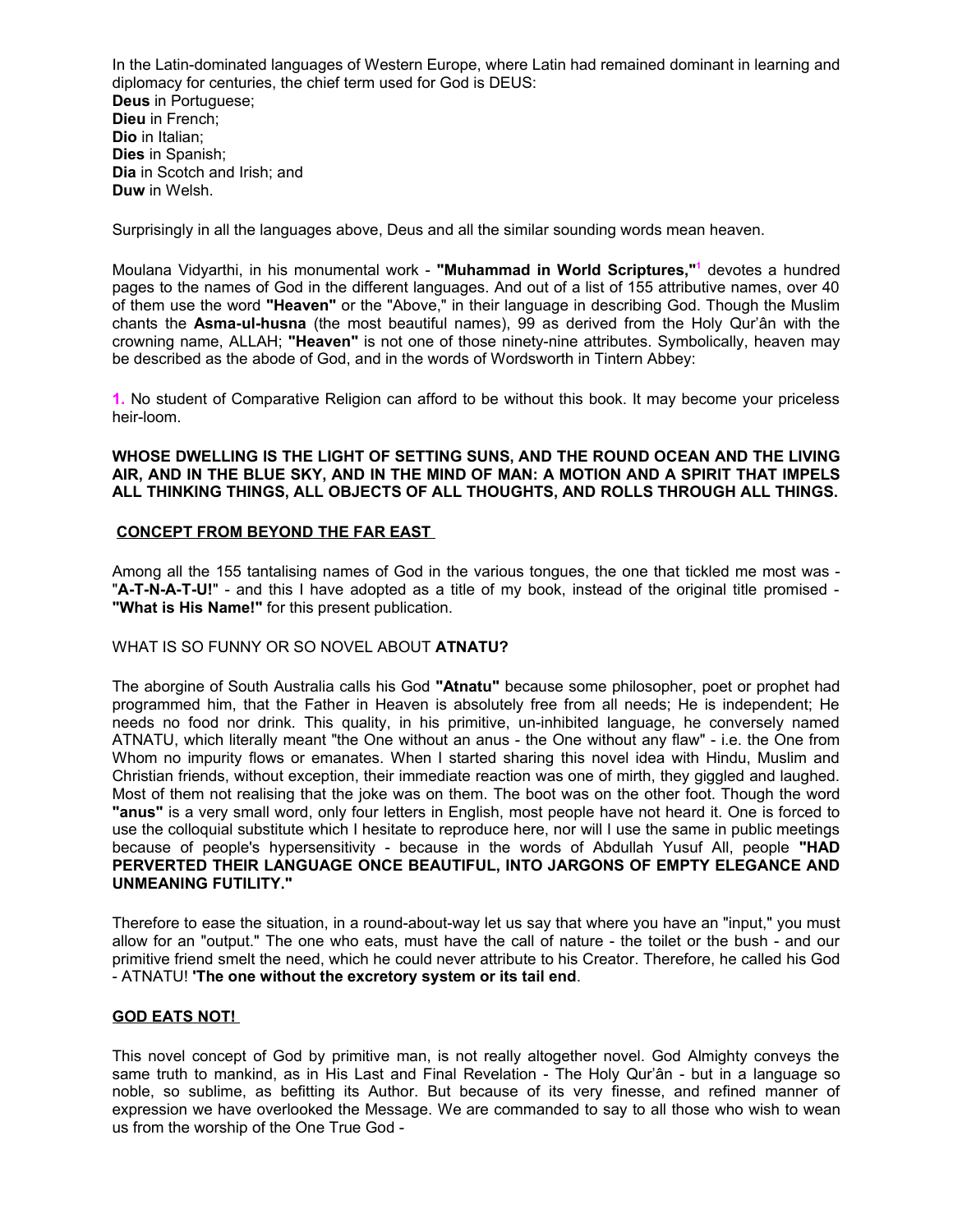**SAY: "SHALL I TAKE FOR MY PROTECTOR ANY BUT ALLAH**

**THE ORIGINATOR OF THE HEAVENS AND THE EARTH?**

**WHEN IT IS HE WHO FEEDS BUT HAS NO NEED TO BE FED."**

#### **Surah An'am 6:14**

In other words, we are made to declare that - "**WE WILL NOT TAKE ANYONE AS OUR LORD AND PROTECTOR, OTHER THAN ALLAH, WHO IS THE WONDERFUL ORIGINATOR OF THE UNIVERSE**." And if any have misgivings about his so called "man-gods" or "god-men," then bring him down to earth, for our God is the One who **feeds but is not fed**. **<sup>1</sup>** He is not, in need of food. Does your man-god eat? Or doesn't he? If he does, then he MUST submit to the call of nature - **OUR GOD EATS NOT!** How simple the logic, yet how stupendous the argument. Alas! We need primitive man to remind us of the potency of our weapons. We have lost the art or the knack of propagation, because for a good many centuries we have stopped preaching Islam to those around us.

The Christians are knocking at our doors. Only the spiritually blind and the "ostriches" in our midst cannot see. Kuwait had just one Arab Christian family about fifty years ago. Today there are 35 Churches in that little country. The Jehovah's Witnesses, a Christian sect which originated in the U.S.A. a hundred years ago, are claiming that the 2nd largest group of Jehovah's Witnesses outside their country of origin, is the Muslim country of Nigeria.



largest body of these Christian people

within the borders of any one nation. In<br>Nigeria there are scores of tribes and

many linguistic groups—the Hausas, the Yorubas and the Ibos, to name a few.

desires to conform to Christian standards has numerous barriers to overcome, such

has numerous barriers to origin overlitism.

and so forth. Also, as in other lands, peo-

ple, before coming to a knowledge of Bible

truth, have generally been involved in

practices that are out of harmony with

THE WATCHTOWER - APRIL 1, 1976

Among these Nigerian tribes, one who

This man found it difficult to straighten out his marital affairs to conform to Bible principles. But, though it meant considerable cost to him, he brought his way of able cost to him, he oroughn his counsel<br>to have but one wife-his original wife,<br>to have but one wife-his original wife, spoken of in the Bible as "the wife of your spoken of in the Block as the wine 19:4-9) He<br>youth." (Prov. 5:18; Matt. 19:4-9) He<br>registered his marriage with his first wife and separated from the other five, making and separated from they and their children would not suffer want. Now, being Scripturally qualified, he got baptized as a true follower of Jesus Christ.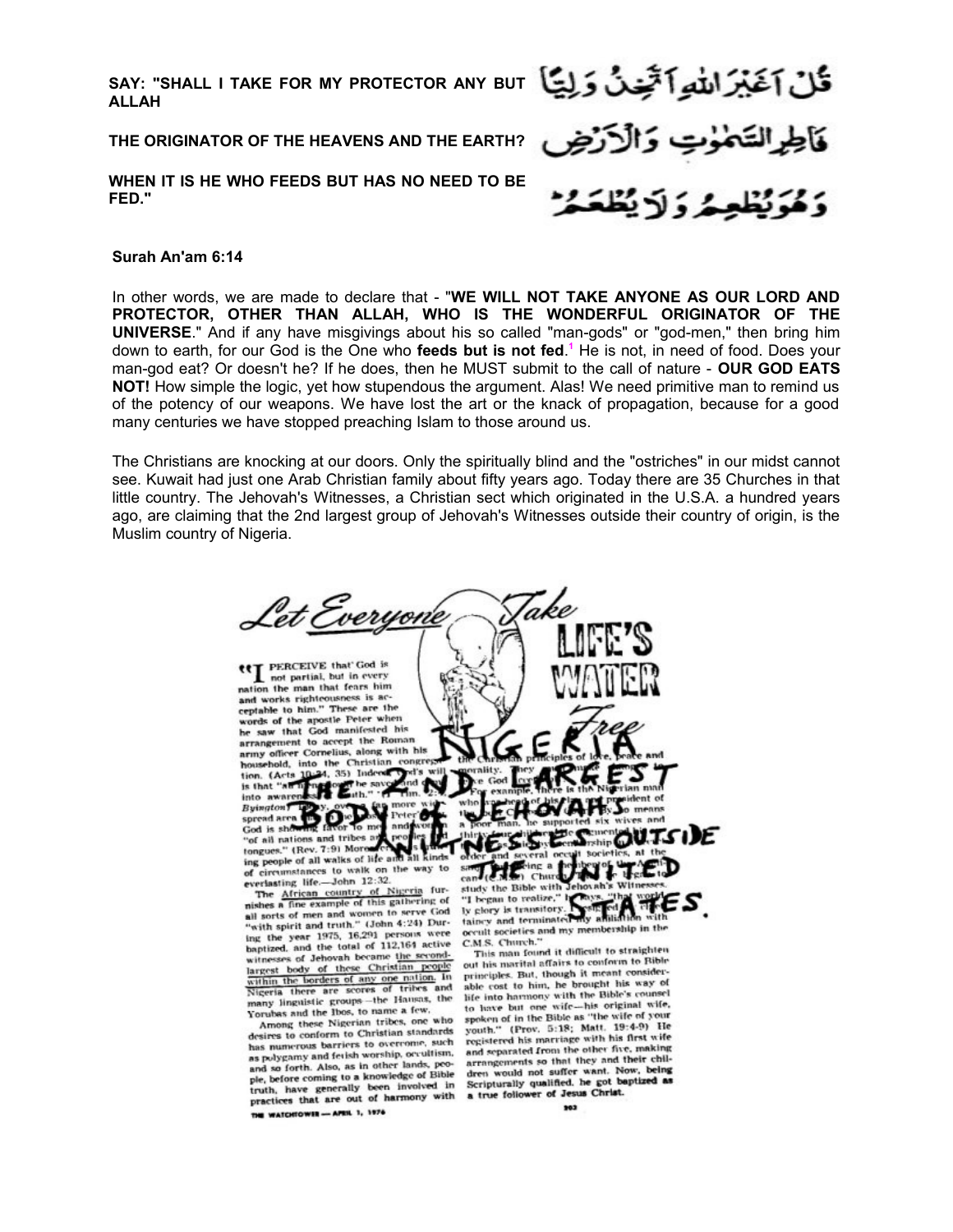In Indonesia, the largest Muslim populated country in the world, there are over 6000 full-time Christian missionaries **(Muballighs)**, not priests, parsons or ministers attached to their respective Churches, but propagators (Crusaders) of their Faith to the non-Christians - harassing **"the heathen**," as they call them. These Christians missionaries have more private air-strips of their own than the Indonesian Government has. They have mission ships that anchor off the islands, because Indonesia is a country of over 2000 islands, which have no harbour or docking facilities. They invite the native for refreshment and entertainment on board the ship and subtly initiate them into their blasphemy. In their operation code named **"over-kill**," they are aiming to make Indonesia a Christian Nation by the turn of the century. Of the over 60 000 missionaries raising dust throughout the world, more than half of them occupied in Africa. Africa the only Muslim continent today, is now being assailed by these modern day Crusaders who aim at making it a Christian continent, this again, by the turn of the century. Our armour, sword and sheild in this battle of Faiths are in the Qur'an, we have been chanting it for centuries to accumulate **sawab** (spiritual blessings) only; but now we must bring them forth into the battlefield.

**1. Feedeth but is not fed:** true, both literally and figuratively

**DID JESUS EAT FOOD?**

**CHRIST THE SON OF MARY WAS NO MORE THAN A MESSENGER;**

**MANY WERE THE MESSENERS THAT PASSED AWAY BEFORE HIM.** 

**HIS MOTHER WAS A SAINTLY WOMAN.**

**THEY BOTH ATE EARTHLY FOOD.** 

**SEE! HOW CLEAR WE MAKE FOR THEM OUR MESSAGES.**

**YET SEE! HOW THEY ARE DELUDED AWAY FROM THE TRUTH,**

**Holy Qur'ân 5:78**

The House of Islam acknowledges that Jesus Christ, the son of Mary was one of the mightiest of Messengers of God. It acknowledges that he was born miraculously, without any male intervention; that he was the Messiah; that he gave life to the dead, **by God's permission;** and that he healed the blind and the lepers, **by God's permission** - BUT DID HE NOT EAT FOOD? **"And they gave him (Jesus) a** piece of broiled fish, and of an honeycomb. And he (Jesus) took it, and did eat before them." -(Luke 24:42-43)

 $\circ$ ંધર્મની

Further, the mother of Jesus was a woman of truth, a pious and saintly woman - BUT DID SHE NOT EAT FOOD? Can't you see the implications? Do we need an Australoid (the aborigine of South Africa) to remind us? Indeed, we do! In this battle for the hearts and minds of people, we need his **"Atnatu."** In his simple rustic language, in his childish puerile way, he is telling the world that his God eats not. That the one who eats can never be his God, because he would not be ATNATU. Our primitive brother had no inhibitions. He called a spade a spade.

## **THE "MOHAMMEDANS"?**

The Westerner is an adept at concocting names. When he invented the incandescent lamp, he called his light- bulbs or globes, "MAZDA LAMPS." Mazda happens to be the "god of light' of the Zoroastrians. In South Africa today, the European is making a great success with the sale of his "RAMA" Margarine. Rama happens to be the "man-god" of a substantial number of our population here. The white man calls himself, Christian, because he is a worshipper of Christ. He calls the worshipper of Buddha a Buddhist, and with the same logic he calls the Muslim a **"Mohammedan"** presuming that he is a worshipper of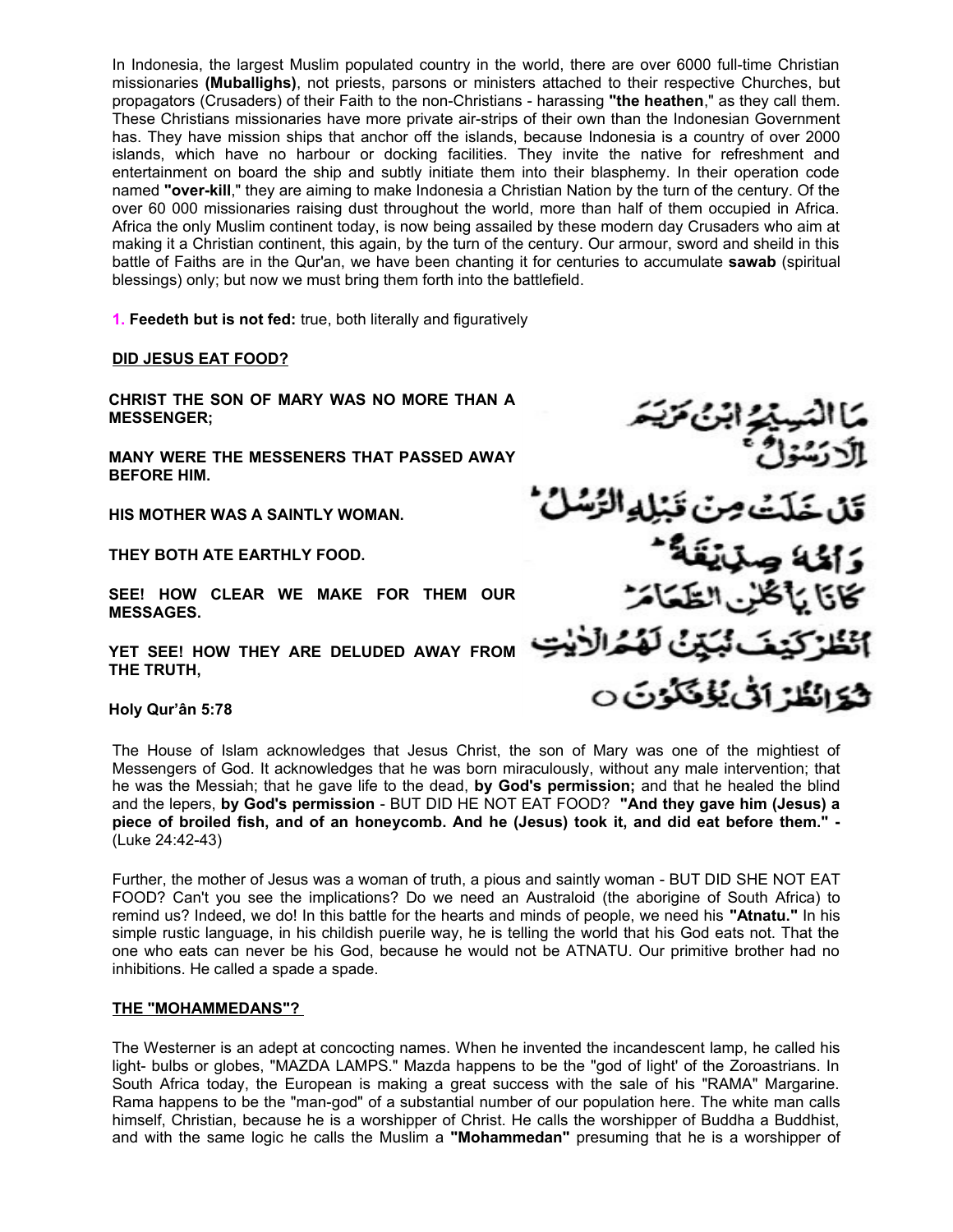Muhummed. But the fact of the matter is, there is no such creature among the thousand million Muslims of the world.

Let us assume that there were such a lunatic, a worshipper of Muhummed (May the Blessings of Allah be upon him) who would in his misguided zeal be called a "Mohammedan." Now if this so-called "Mohammedan," in his zeal, went among the primitives of South Australia and with all fan-fare preached his "Mohammedenism," urging this poor, backward nation, and asked them to accept Muhummed as their god. You could then well imagine this child of nature asking our deluded brother, "Was Muhummed **'Atnatu'?**" The answer will of course be, "No!;" even from our lunatic. What about the heroes and heroines of the world who are worshipped today by the millions of civilised men and women in our own day?

Present your candidates one by one to the native - Why don't you try with your real or imagined "mangods" or "goddesses" - and he will hit you for a "sixer" (over the boundary, as in cricket) everytime with his "boomerang," with his **"ATNATU!"** Is he not higher in his concept of God than the millions in Europe and America, and in Asia and Africa?

#### **PROGRESS IN REGRESSION!**

Just picture the American who lands on the moon, and his tribe who sit at home monitoring happenings on thelunar surface and also in the world by means of their satellites, like "gods" with a finger on every pulse. Marvelous, isn't it? Remember the Bay of Bengal Tragedy? The Americans warned Pakistan about the impending tidal wave. Remember the Ramadaan War in 1973? The Americans warned Israel that the Arabs were on the move. But neither heeded the warning. These same Americans, despite all their depravity wield a power greater than all the "man-gods" put together. Yet this mighty nation and their counterparts in Europe and the world, are worshipping men and monkeys - Nay! The very devil himselfl **("The Satan Cult")** How is, this possible?

# **SHAITAN (Satan) HAS MADE THEIR DEEDS FAIR SEEMING TO THEM.**

**AND HE (the Devil) IS THEIR PATRON TODAY.**

**Holy Qur'ân 16:63**

Hero and Hero-worshipping is ingrained in man. If he will not worship God, then he will worship something else. But worship he must. What can be better than a handsome man or a beautiful woman, who is one of his own kind? **Anthropomorphism**, a system in which man conceives of God after his own likeness is traditional. It is modern as well as ancient. Mankind thinks of God as one like himself, in his own image. Does not the Christian Bible say, in the very first chapter of the very first Book?

#### **"And God said, Let us make man in our own image..." - (Genesis 1:26)**

As to the word **"image,"** God is not talking about a physical, human likeness, which is not far from a certain family of apes. Little wonder that Darwin claimed that the monkeys are our ancestors! No! We are made in the spiritual image of the Beneficent. We are one with Him in attributes. The Holy Prophet Muhummed (p.b.u.h.) said, 'IMBUE THYSELF WITH DIVINE ATTRIBUTES." As Allah is Holy, we must be holy. As He is just, justice being his attribute, we must imbibe justice. As He is Merciful, we must portray mercy, and so on with each of the 99 attributes of God from the Book of Allah - The Holy Qur'an. None can be one with God physically, because He is not a physical Being.

## **THE THREE HYPOSTASES OF THE TRINITY**

The poor**<sup>1</sup>** benighted Christians misunderstood the word "image" as well as the word "us" in the preceding quotation at the very beginning of the Bible. Christians interpret the word "us" to imply the existence of a combination of "Father, Son and Holy Ghost" of their Holy Trinity. They fail to realise that in Hebrew as

فَزَيْنَ لَهُمُ الشَّيْطُنُ لَعْمَالَهُمْ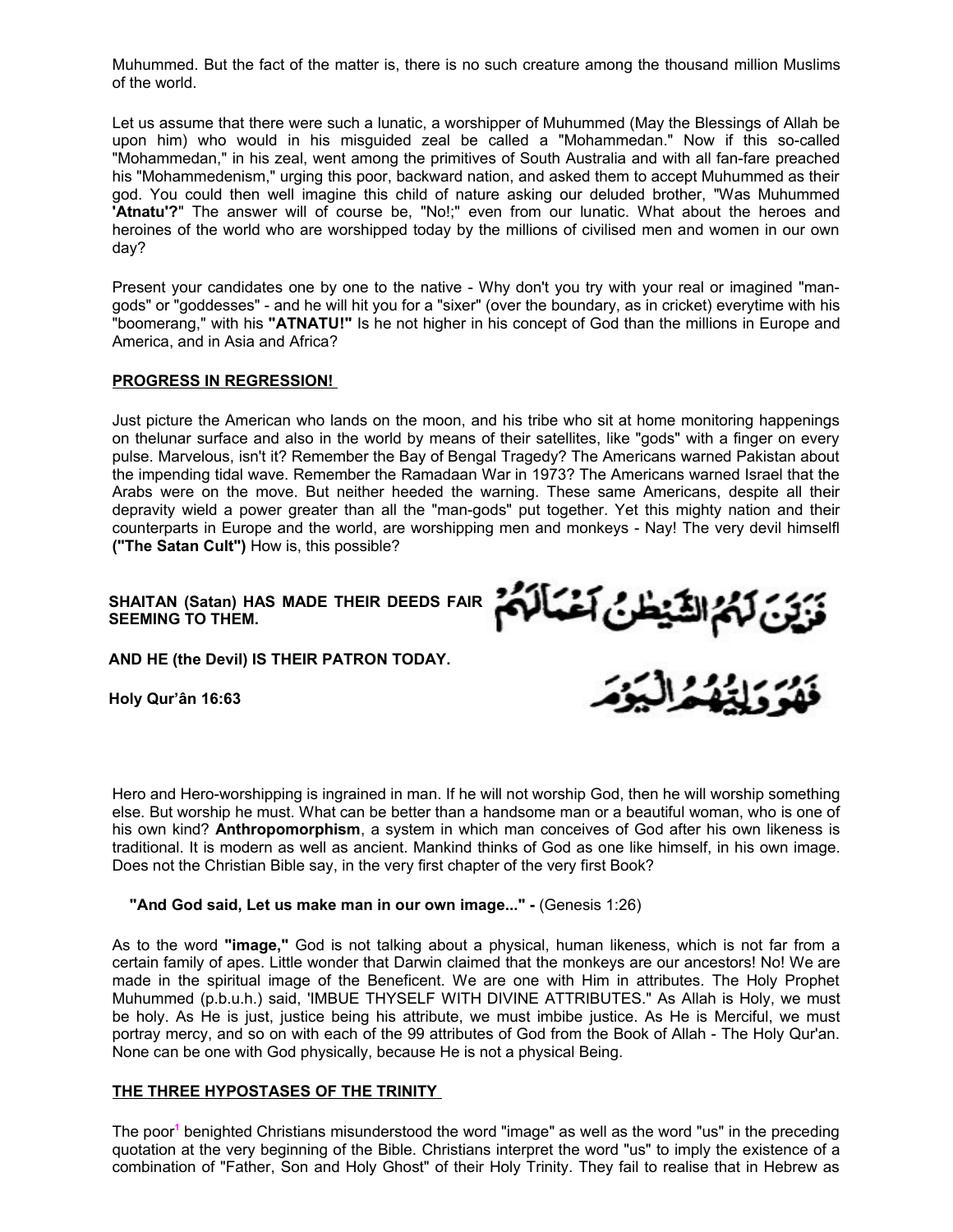well as in Arabic there are two types of plurals. There is a plural of numbers as well as that of respect and honour. Here is a plural of honour which you might not have noticed: - the quotation from the Holy Qur'ân about Jesus and his mother, observe the words - "SEE! HOW CLEAR **WE** MAKE FOR THEM **OUR** MESSAGES." No Muslim ever understood by these plurals, a plurality in the Godhead, neither did any Christian Arab or Jew. Ask any Jew who knows Hebrew as to the number of gods in his Hebrew "US" from the first chapter of his Torah, and he will confirm without any hesitation what I am telling you.

**1.** Poor? Yes, spiritually. Because materially they are the most affluent people on earth.

## **THE GODS OF APARTHEID 1**

The deluded souls among mankind not only imagined God in their own likeness physically, but they also gave him a racial bias and racial characteristics:

 "ETHIOP GODS HAVE ETHIOP LIPS BRONZE CHEEKS AND WOOLLY HAIR; THE GRECIAN GODS ARE LIKE THE GREEKS AS KEEN-EYED, OLD AND FAIR." - (Anonymous)

The Greeks and the Romans jettisoned their Minervas, Appolos and Hercules' and opted for the newest of **"man-gods"** two thousand years ago, namely, Jesus Christ. These Romans became the pioneers of their mythology couched in a fresh garb to the nations of Western Europe who were tiring of their Thors and Wodenses and so took on the new creed with alacrity.

In turn the Europeans inflicted their tri-theology on their colonies. They gave a man-god, more handsome than the "gods" of the natives. And look how they have transformed him in pictures, sculptures and in the movies. He has blond hair, blue eyes, handsome angular features like those of Jeffrey Hunter in the film **"King of Kings."** But no! He does not look anything like the Jew with his proverbial polly-nose. The new "god" is more English/German/Scandinavian, in his bone structure. A white, "man-god," as against a blue**<sup>2</sup>** "man-god." (Rama and Krishna are usually painted blue in Hindu religious pictures). Compare the portraittures and you will pity the subjected people for falling **"out of the frying pan into the fire."**

**1. Apartheid:** A political philosophy of keeping races **apart** in South Africa

**2.** Rama and Krishna are usually painted blue in Hindu religious pictures.

## **MUSLIMS' DUTY**

We Muslims really have done nothing for the benighted millions of the world. We should rescue them from their shirk<sup>1</sup>, or else they will take us down with them to perdition, here as well as in the hereafter. There are many millions more worshiping man-gods today on Allah's good earth, than those worshipping the one true God - **Allah subha-nahu-wa-ta aala**. The miseries in the Muslim world exist because of our utter neglect in sharing the **Din-ul-lah** (The Religion of God) with the nations of the world. Propagation of the Faith is the Awwal (the first) Fard (obligation) of the Muslim. Discount this Pillar of Islam at your own peril. You know that Allah's whip makes no noise. How can you play your part! Simply by memorising a single verse of the Holy Qur'ân. The one from page 15 of this booklet. Write it down on a piece of cardboard, together with its meaning, and memorize the words of Allah with the meaning - phrase by phrase - as you see it, and do not let the card go out of your pocket or your handbag until you have transferred it into your God-given computer, the brain. With just this one verse, and with the aborgine's boomerang (his **"Atnatu"**) you are set to rout every breed of anthropomorphism inflicting Allah's creatures. This is your privilege and the destiny of Islam. Allah says:

**...THAT HE MAY MAKE IT (ISLAM) PREVAIL OVER ALL (FALSE) RELIGION,**

**HOWEVER HATEFUL THIS MAY BE TO THOSE WHO ASCRIBE DIVINITY TO OTHER THAN ALLAH Holy Qur'ân 61:9**

لِيُظْهِرَهُ عَلَى الدِّيْنِ كُلِّهٖ<br>وَلَوْكَرِيهَ الْمُشْيِرَيْنَ حَ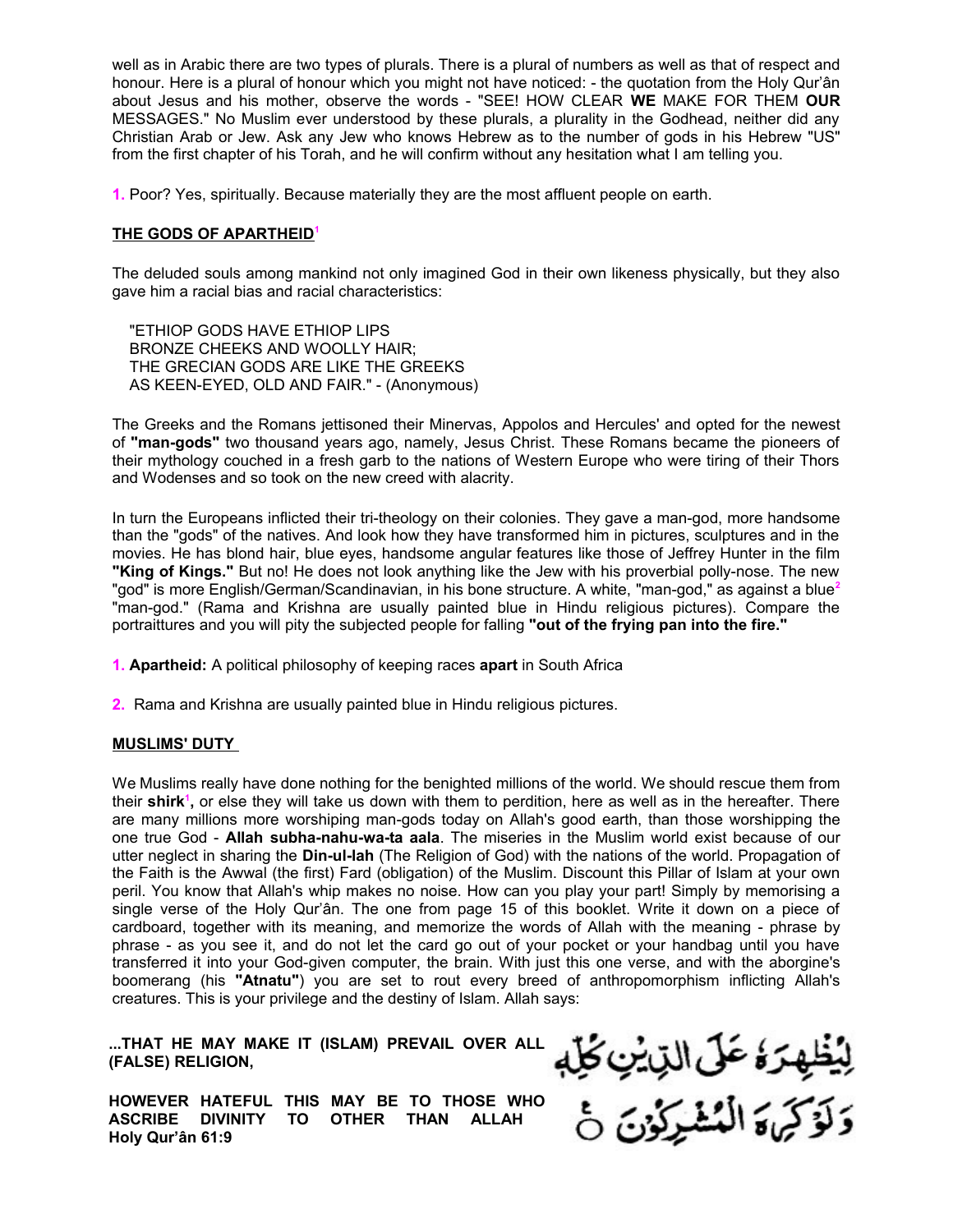

**1. Shirk:** A theological Arabic term implying the association of other beings with Allah. A most heinous sin in Islam

## **CHAPTER THREE:**

## **WHO IS JEHOVAH?**

Astonishing as it may sound, it is an admitted fact that prior to the sixteenth century, the word **"Jehovah,"** was unheard of. Whenever the origin of this word appeared in its true Hebrew form in Jewish Scriptures (read from right to left as in Arabic) Yet, Huh, Wav, Huh; or Y.H.W.H. these four letters were preceded by a substitute word **"Adonai,"** to warn the reader that the following word was not to be articulated. The Jews took meticulous care in repeating this exercise in their **"Book of God"** six thousand, eight hundred and twenty-three times - interpolating the words "Adonai" or "Elohim." They sincerely believed that this awesome name of God was never to be pronounced. This prohibition was no ordinary affair: it called for a penalty of death on one who dared to utter it, and this taboo has been more successful than all the "DO's" and "DON'T's" of the Ten Commandments put together.

If Jehovah is the name of God Almighty, and if the 27 Books of the New Testament were inspired by Him, then it is an anomaly of the highest order, that He (Jehovah) signally failed to have His Own Name recorded in **"His Word"** (N.T.) the Christian addition to the Jewish Bible. The Christians claim that they have in their possession over twenty-four thousand so-called "originals" of their Holy Writ in the Greek language, and yet not a single parchment has "Jehovah" written in it. Curiously this "name of God" (?) has been sacrilegiously replaced by the Greek words **ky'ri.os** and **the.os'**, which mean 'Lord' and 'God.' Yet, miracle of miracles - Alleluya! - no devil or saint has been able to eliminate the word "ALLAH" from the so-called New Testament of the Christians.

## **NEW FANGLED DOCTRINES**

A hundred years ago, all of a sudden, more than a hundred new cults and denominations of Christiandom mushroomed in the United States of America. The Seventh Day Adventists, the Christian Scientists, the Menonites, the Christiadelphins, The Jehovah's Witnesses and the like. The founder of the last named cult, a Judge Rutherford, about whom the orthodox Christians say that he was no "Judge." This Judge was a voracious book-worm and a prolific writer. He stumbled across the word "Jehovah" which tickled him immensely, and he made a religion out of it.

Judge Rutherford, followed by Charles T. Russell created a new "church," which in its system of organisation and administration is second to none in the world. There is very much we Muslims can learn from their enthusiasm and methodology. Read, **"Thirty Years a Watchtower Slave"** by Schelin. It is not their theology I am enamoured with but their **modus operandi** (the way they operate). Read, how this incorrigible sect came very close to conquering Germany before Hitler. Read, about their second comeback in West Germany. Think, why they are making a most concerted effort in Nigeria. Will the system or religion that prevails in Nigeria, be utlimately the norm of the rest of Africa! This giant is the hero of the majority of the African people south of the Sahara. Muslims must reflect.

## **VIRILE SECT**

The "Jehovah's Witnesses," have made the most phenominal progress of all the religious sects of the past hundred years, on a percentage basis. The Bahaies are moving at a snails-pace in comparison, actually receding in ratio with the other Christian off-shoots. These "Witnesses" are the fittest in their fight against the other Christians as well as against the Muslims. Simply because they programme themselves five times a week in their "Kingdom Halls," and what they learn they implement during the week-ends. We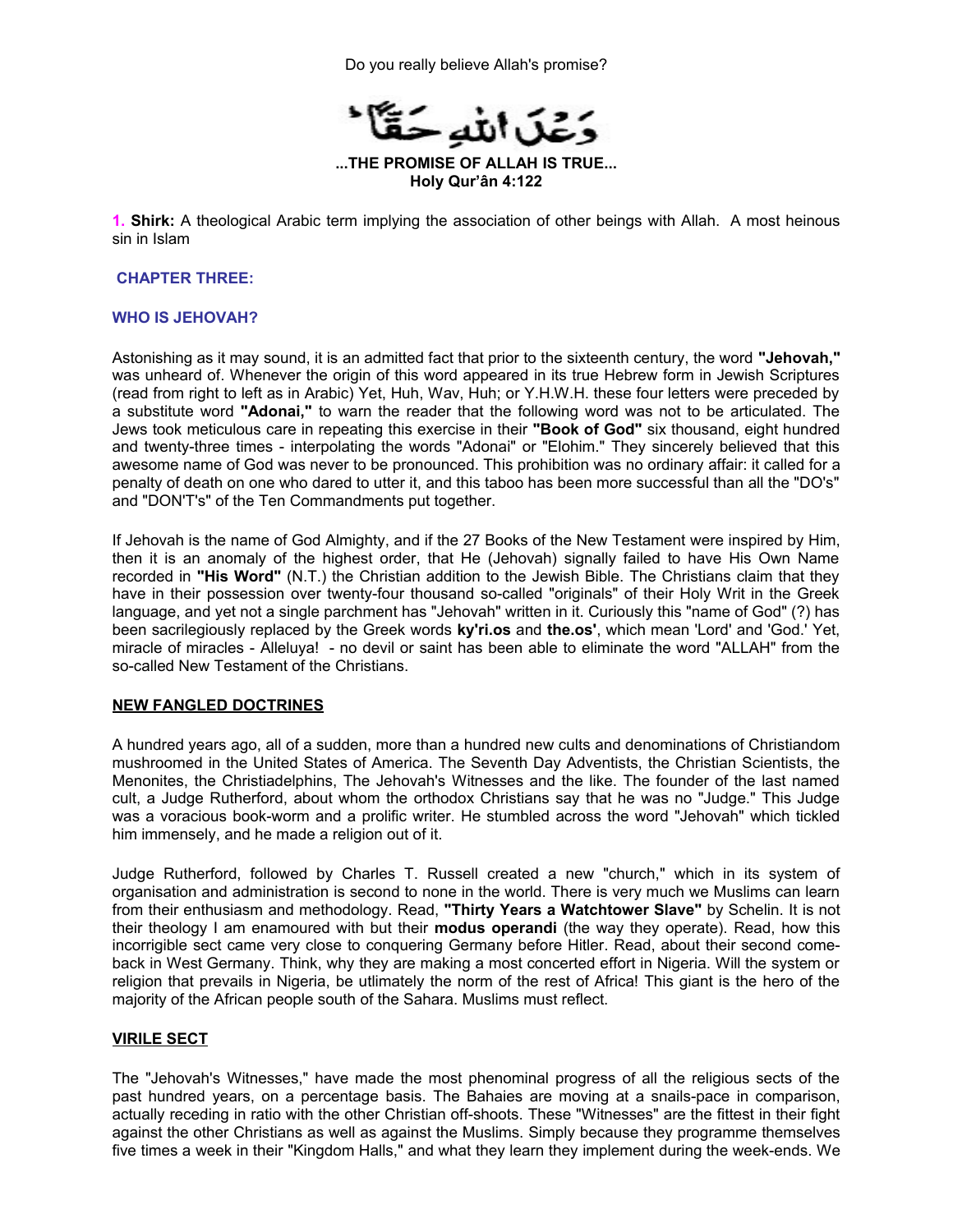Muslims are supposed to be "programmed" five times a day in our daily **Salaat**, but we have lost the true purpose of this Pillar of Islam. Our **Salaat** is for earning **Sawaab** (spiritual blessings) only.

They have made the word JEHOVAH famous. They knock at people's doors, asking the question - **"What is His Name?"** The orthodox Christian replies - "God." They say, "God is not a name, it is an object of worship. What's His Name?" "Father," says the orthodox as a second try. "Is your father God?" Of course not! So what is His Name? "JEHOVAH! is His Name," says the "Witness" to both Muslims and non-Muslims alike. He has become a professor of this one word. He has made it into a religion.

#### **THE "TETRAGRAMMATON"**

Why not for a change ask him, a question or two. Ask him where he got the word Jehovah from? He will surely reply - "From the Holy Bible." What does it say? Does it spell out the word **J-e-h-o-v-a-h?** "No," he will reply. "There is a **'tetragrammaton**' in the Bible from which the word Jehovah is derived." What is a tetragrammaton? No one seems to have heard this highly mystical term. In the University of Illinois in the U.S.A. I asked a gathering of students and lecturers whether any one had heard this jaw-breaker! Not one of them knew its meaning! But every Jehovah's Witness seems to know, even the commonest of them. They have really specialised - ours is a world of specialisation. They are Professors of the one word - Jehovah.

What then is a "tetragrammaton!" The Jehovah's Witness replies, "Y H W Hi!" "No!" "What I want to know from you is, what does the word tetragrammaton mean?" You will find him most reluctant in explaining. Either he does not really know, or he is feeling embarrassed in replying. **"Tetra,"** in Greek means FOUR, and **"grammaton,"** means LETTERS. It simply means "a four letter word."

Can you read into Y H W H the word Jehovah? I cannot. "No!", says the Jehovah's Witness, "we ought to add vowels to these four consonents to produce the sound. Originally, both Hebrew and Arabic were written without the vowel signs The native of each language was able to read if even without those vowels. Not so the outsider, for whose benefit the vowels were invented.

## **THE "J" SICKNESS**

Let us add the vowels as the "Witness" suggests. YHWH becomes YeHoWaH. Juggle as you like but you can never materialise Jehovah! Ask him, from which hat he drew his **"J"**. He will tell you that "this is the **'popular'** pronunciation from the 16th century." The exact sound of the four letters YHWH is known neither to the Jews nor to the Gentiles, yet he is ramming JEHOVAH down everyones throats. The European Christians have developed a fondness (sickness) for the letter "J" They add J's where there are no Jays. Look!

| Yael         | he converts to | Joel          |
|--------------|----------------|---------------|
| Yehuda       | to             | Juda          |
| Yeheshua     | to             | Joshua        |
| Yusuf        | to             | Joseph        |
| Yunus        | to             | Jonah         |
| <b>Yesus</b> | to             | <b>J</b> esus |
| Yehowa       | to             | Jehovah       |

There is no end to the Westerner's infatuation for the letter "J." Now in the busy streets of South Africa, he charges people who carelessly cross them for **"jay-walking,"** but nobody charges him for converting **J**ewish (Yehudi) names into Gentile names.

The letters Y H W H occur in the Hebrew (Jewish) Scriptures 6 823 times, boasts the Jehovah's Witness, and it occurs in combination with the word **"Elohim;"** 156 times in the booklet called Genesis alone. This combination YHWH/ELOHIM has been consistently translated in the English Bible as "Lord God," "Lord God," Lord God," **ad infinitum**.

## **COMMON ORIGIN**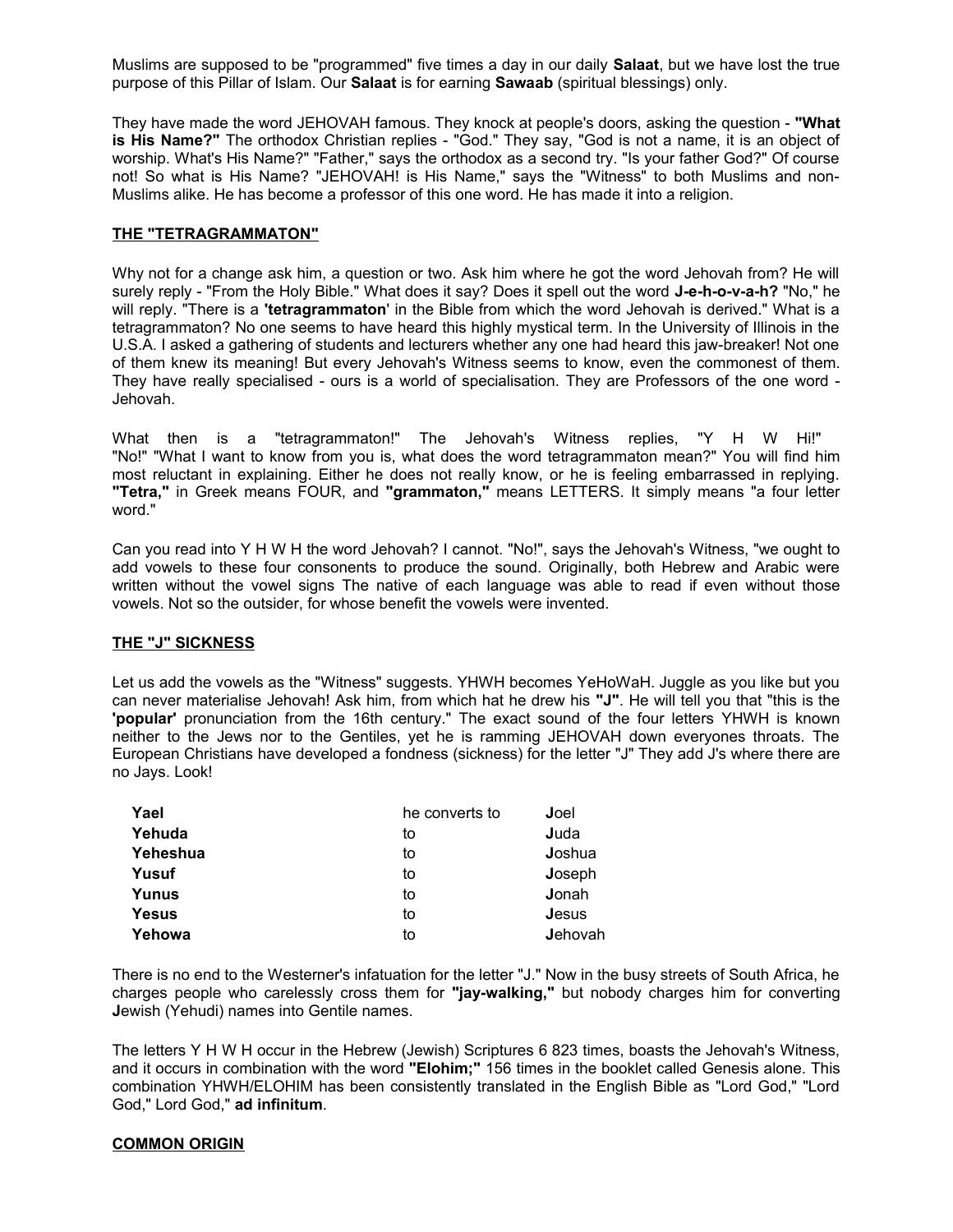What is **YHWH**; and what is **ELOHIM?** Since the lews did not articulate the word YHWH for centuries, and since even the Chief Rabbis would not allow the ineffable to be heard, they have forfeited the right to claim dogmatically how the word is to be sounded. We have to seek the aid of the Arab to revive Hebrew, a language which had once died out. In every linguistic difficulty recourse has to be made to Arabic, a sister language, which has remained alive and viable. Racially and linguistically, the Arabs and the Jews have a common origin, going back to Father Abraham.**<sup>1</sup>**

Note the startling resemblance between the languages, very often the same sounding words carry identical meaning in both.

| <b>HEBREW</b>  | <b>ARABIC</b> | <b>ENGLISH</b> |
|----------------|---------------|----------------|
| Elah           | <b>Ilah</b>   | god            |
| <b>Ikhud</b>   | Ahud          | one            |
| Yaum           | Yaum          | day            |
| <b>Shaloam</b> | <b>Salaam</b> | peace          |
| Yahuwa         | Ya Huwa       | oh he          |

YHWH or Yehova or Yahuwa all mean the very same thing. "Ya" is a vocative and an exclamatory particle in both Hebrew and Arabic, meaning **Oh!** And "Huwa" or "Hu" means **He**, again in both Hebrew and Arabic. Together they mean Oh He! So instead of YHWH ELOHIM, we now have Oh He! ELOHIM.

**1.** For a closer affinity between Arabs and Jews read Genesis 16:12 and 25:18, and for a further elucidation, see **"What the Bible says about Muhammed."**

## **CHAPTER FOUR**

#### **ALLAH IN THE BIBLE**

The suffix **"IM"** of the word "ELOHIM" is a plural of respect in Hebrew.

(Remember that in Arabic and Hebrew there are two types of plurals. One of numbers and the other of honour as in Royal proclamations. Since the plural of honour is uncommon in the language of the European, he has confused these plurals to connote a plurality in the "godhead," hence his justification for his Doctrine of the Holy Trinity - the Father, Son and Holy Ghost).

Hence ELOHIM = ELOH + IM. Now I want you to perform an exercise. Do you see the words: **YA**-HUWA ELOH-**IM**? Place your left hand index finger on the first two letters "YA" meaning oh! and the other index finger on the "IM" a plural of respect. What you now have remaining in Huwa Eloh or Huwa Elah. El in Hebrew means god, and Elah or Eloh also stands for the same name - god. Therefore, "Huwa el Elah" or HUWA 'L LAH, which is identical to the Qur'ânic expression - Huwal lah hu (meaning: HE IS ALLAH) of the verse **QUL HUWAL LAH HU AHUD**



#### **Holy Qur'ân 112:1**

The above exercise proves that El, Elah and Elohim are not three distinctly different words. They all represent the single Arabic word Allah. This is not my wishful thinking. Please see below. It is a photostatic reproduction of a page from the English Bible, edited by Rev. C. I. Scofield, D.D., with his Bible Commentary· This Doctor of Divinity is well respected among the Bible Scholars of the Christian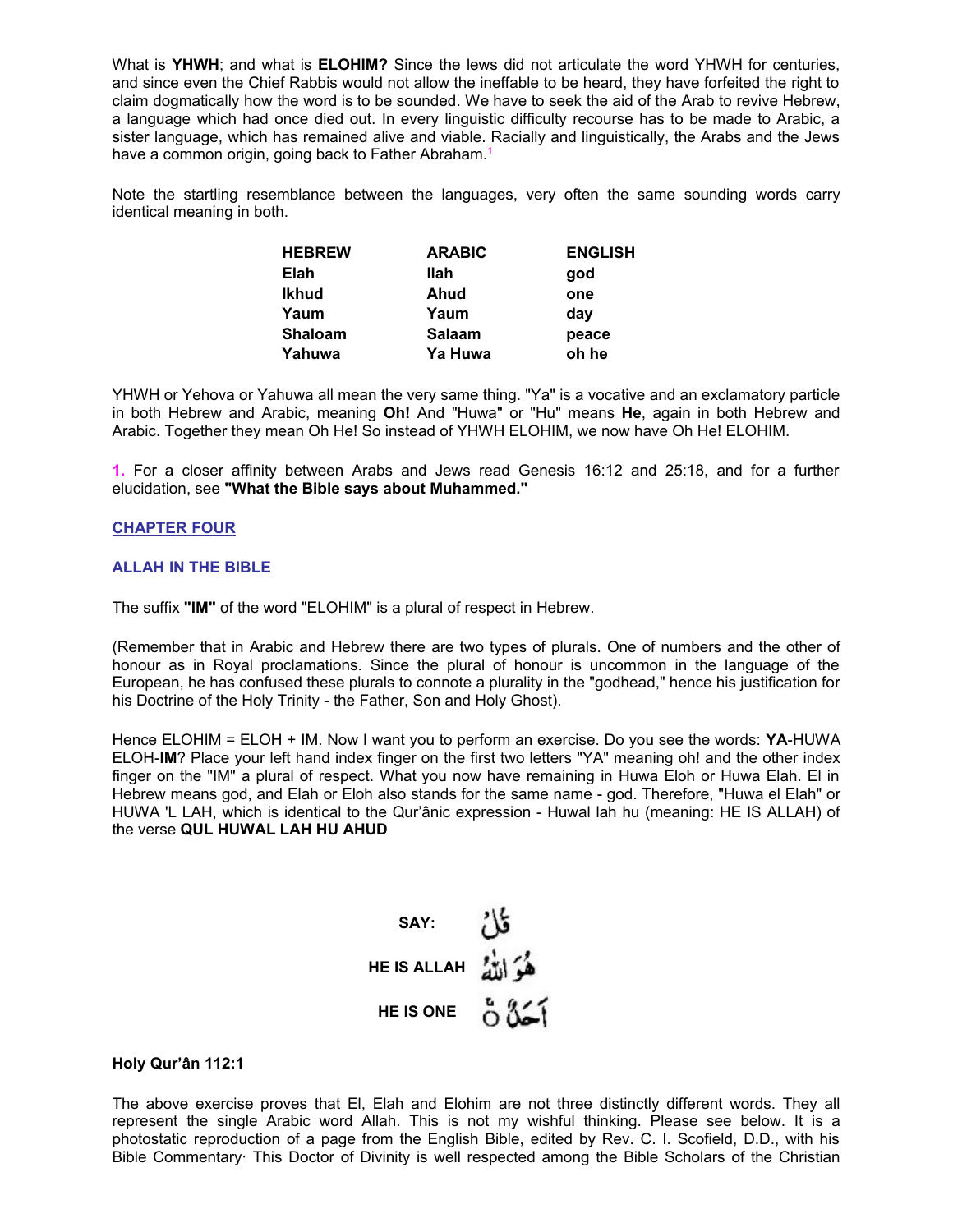world. He is backed in his **"NEW AND IMPROVED EDITION"** of this translation by a galaxy of eight other D.D.'s:

Rev. Henry G. Weston, D.D., LL.D., **President Crozer Theological Seminary**. Rev. W. G. Moorehead, D.D., **President Xenia (U.I,) Theological Seminary**. Rev. lames M. Gray, D.D., **President Moody Bible Institute**. Rev. Elmore Harris, D.D., **President Toronto Bible Institute**. Rev. William !. Erdman, D.D., **Author "The Gospel of John," etc.** Rev. Arthur T. Pierson, D.D., **Author, Editor, Teacher, etc.** Rev. William L. Pettingill, D.D., **Author, Editor, Teacher.** Arno C. Gaebelein, **Author "Harmoney of Prophetic Word," etc.**

I have not listed the above luminaries to awe you. They have been unanimous in supporting Rev. Scofield in his "New and Improved" commentary.

Please note that in their comment No. 1 below left, they concur that - **"Elohim,** (sometimes **El** or **Elah** meaning God)" and alternatively spelled **"Alah"** (line three, third word). All the eight D.D.'s above could not have been blind in dittoing the spelling "Alah" for God. How far were they from the Arabic word spelled - ALLAH - in English, I ask you dear reader? This is Allah's handiwork, but the Devil (I must give him a capital "D," he deserves it) was not slow in making a quick come-back through his agents. He succeeded in firing all the D.D.'s responsible for that debacle, and had them replaced by nine others with more impressive degrees than the previous lot. You will find them in the recent reproduction of **"The New Scofield Reference Bible."** You will not be able to lay your hands anymore on the Bible with **"Alah"** in it. The Devil has seen to that.

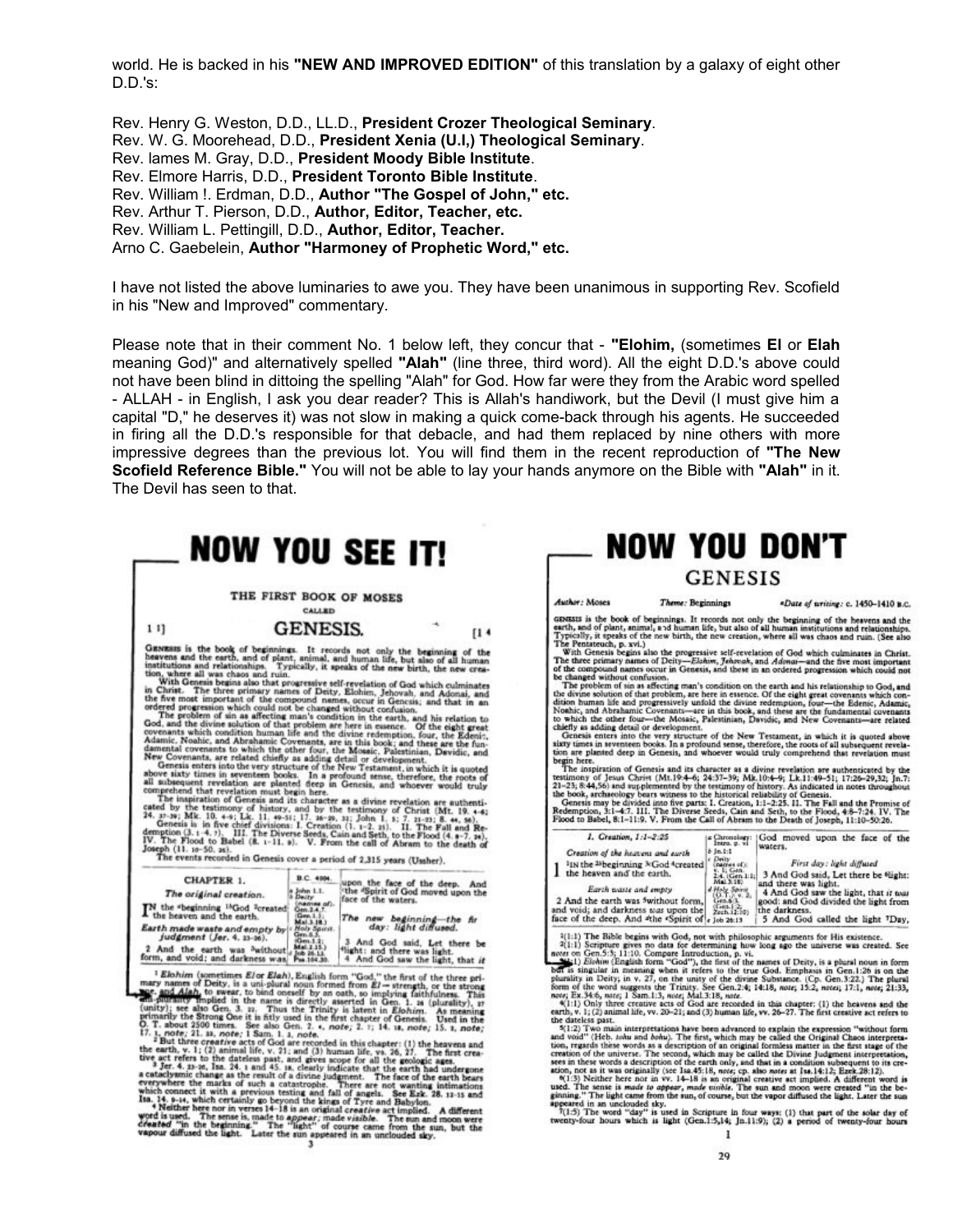## **MY ONLY PLEA**

I had made some public statements regarding my discovery of the word "Alah" as alternatively spelled from the usual Christian spelling "Elah." My plea to the Christians was this that spell the word as you like, with an "A" or an "E", with a single "L" or double "LL's", but for goodness sake pronounce the word correctly, as we Muslims do. Because even with its proper Anglicised spelling - **A L L A H**: "IT IS SO FAR FROM ITS ARABIC ORIGINAL, WHEN PRONOUNCED WITH A THIN ENGLISH CONSONANT AND FEEBLE VOWELS, THAT MANY AN ARAB MUSLIM WOULD FIND IT UNRECOGNIZABLE." Says Rev. Kenneth Cragg, the Anglican Bishop of Jerusalem in his book, **"The Call of the Minaret,"** page 36.

As much as the Englishman has the right to dictate to us as to how his language is to be sounded, surely we Muslims have as much right to demand a common courtesy when taking the name of God. We do not wish the word Allah to go into limbo like the "Yahuwa" of the ]ews. More than 6000 times the formula "YAHUWA ELAH," or ya"HUWA ALAH," or "HUWALLAH," (He is Allah!) occur in the Hebrew manuscripts of the Jewish Bible, commonly called the "Old Testament," by the Christians. If this fact is openly acknowledged by the learned men of Christianity and broadcasted as Rev. Scofield had done then the day for Muslims and Christians to worship God together would not be far distant. But the Devil will not have it. Vested interests are involved. Instead of prenouncing the word ALAH correctly, they would rather have the whole word omitted.

# **QUICK ABROGATION**

"Now You See It" - "Now You Don't" is an old, old gimmick in the West. Compare the above and see how cleverly, how deftly the new band of missionaries expunged the word **"Alah"** from the **"Authorised King James Version"** of the Scofield translation of the Bible**<sup>1</sup>** .

As a guide to one of the largest Mosques in the Southern Hemisphere, the JUMA MUSJID, Durban, my companions and I are often asked by the tourists, "Why Allah?" "Is He another God?" The answer of course is "NO!" There is not another god. The Muslim creed, the Kalima is: **"There is no god except Allah!"** makes this explicit; every Muslim must utter this unequivocal statement. And the second half of the Kalima: **"Muhummed is the Messenger of Allah,"** excludes even Muhummed (p.b.u.h.) from being associated with Allah in His Divinity. We are made to say, so to say - NOT EVEN MUHUMMED is god, or object of worship. It is Allah, and Allah alone who is the Only Tue God.



**1.** For further examples of the Christian gymnastics in the Bible, see Chapter 4 in my book - **"Is the Bible God's Word?"**.

## **UNIQUE NAME FOR UNIQUE GOD**

"We Muslims prefer the Arabic word Allah to the English word God, because this English word God is often misused or misapplied," I explain to my non-Muslim visitors to the mosque, on their so-called "**Oriental Tour**" as arranged by the Durban Publicity Bureau, I continue, "On your last port of call, you will be ending off at a Hindu house of Prayer, called a Temple, and there, you might rightfully point out to your children the idols and the images found, as **'the gods of the Hindus'**, and if a Hindu overhears you; he will not mind, he will not be offended, because what you said to your child is actually what he believes.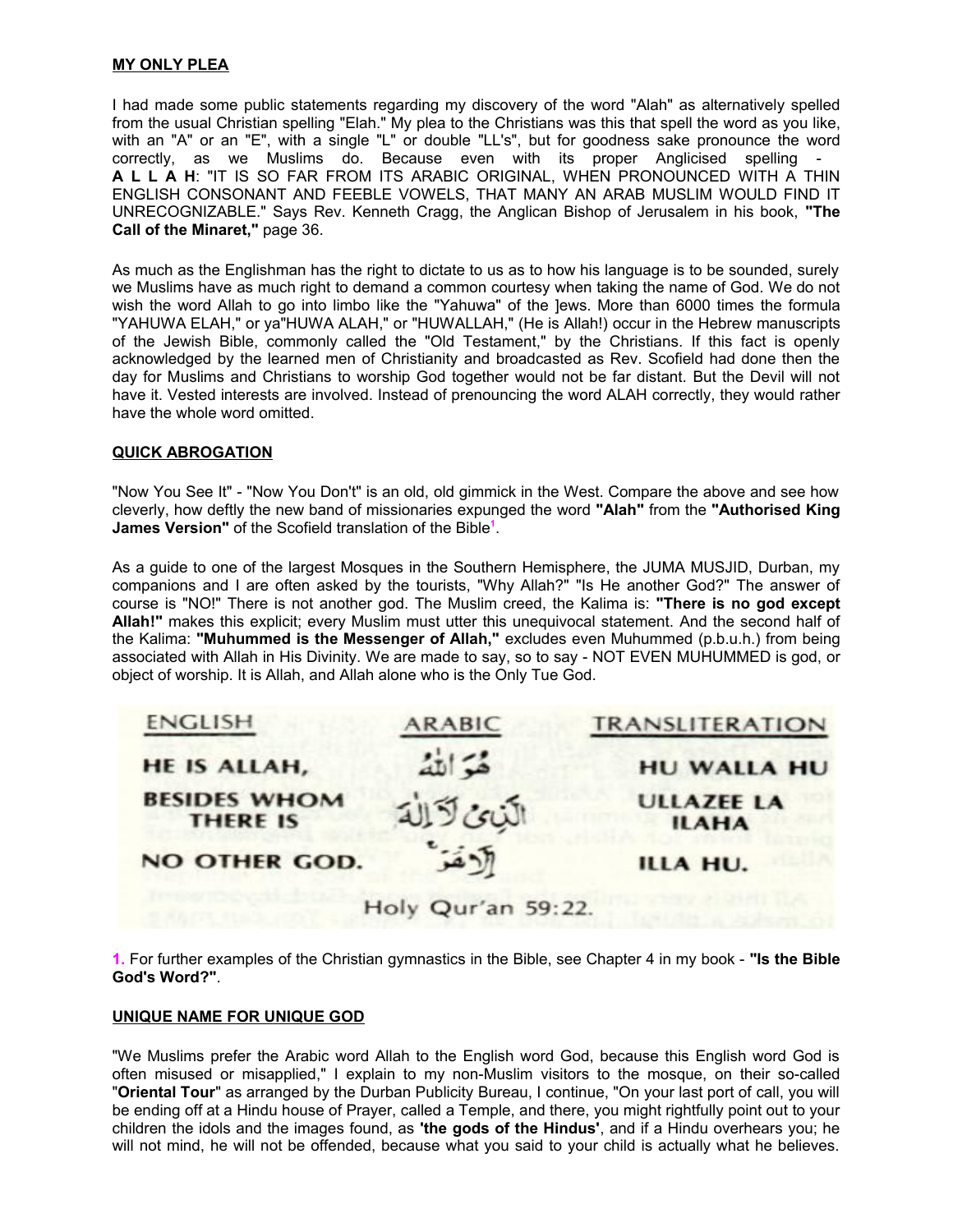Then, again, we speak of the gods of ancient Greece; of gods and goddesses, who ate and drank, who wrangled and plotted; carried away the wives of other gods.

"Further, in English, if some gentleman was to look after somebody's child as a guardian, we would say that he is a "godfather" to the child, and the woman - a "god- mother" to the child. And if one tried to be a bit too funny, a bit too clever, one would say -'What do you think of yourself, **are you a tin god!**' We spell god with a capital "G" (God), and we spell god with a small "g" (god), which creates in your minds grades and grades of divinities."

This Arabic word, Allah, is never used in any other sense. There is no such thing as an "Allah-father" or an "Allah-mother" or a "Tin-Allah." ALLAH is a unique word for the only God. Arabic, like every other language, also has its rules of grammar, but in Arabic you cannot make a plural form for Allah, nor can you make a feminine of Allah. All this is very unlike the English word, God. If you want to make a plural, just add an "s" (Gods); You can make God feminine by adding "dess" (goddess); and you can make God diminutive by adding "ling" (godling). Look at the sheer mockery the Westerner has made of the word "GOD," and how his fertile imagination has run riot and havoc in denigrating the Glory and Majesty of the Incomparable Creator, sustainer and Cherisher of all the worlds as recorded in the Oxford Dictionary:

| cod                                                                                                                                                                                                                                                                                                                                                                                                                                                                                                                                                                                                                                                                                                                                                                                                                                                                                                                                                                                                                                                                                                                                                                                                                                                                                                                                                                                                                                                                                                                      | 816<br><b>2od</b>                                                                                                                                                                                                                                                                                                                                                                                                                                                                                                                                                                                                                                                                                                                                                                                                                                                                                                                                                                                                                                                                                                                                                                                                                                                                                                                                                                                                                              |
|--------------------------------------------------------------------------------------------------------------------------------------------------------------------------------------------------------------------------------------------------------------------------------------------------------------------------------------------------------------------------------------------------------------------------------------------------------------------------------------------------------------------------------------------------------------------------------------------------------------------------------------------------------------------------------------------------------------------------------------------------------------------------------------------------------------------------------------------------------------------------------------------------------------------------------------------------------------------------------------------------------------------------------------------------------------------------------------------------------------------------------------------------------------------------------------------------------------------------------------------------------------------------------------------------------------------------------------------------------------------------------------------------------------------------------------------------------------------------------------------------------------------------|------------------------------------------------------------------------------------------------------------------------------------------------------------------------------------------------------------------------------------------------------------------------------------------------------------------------------------------------------------------------------------------------------------------------------------------------------------------------------------------------------------------------------------------------------------------------------------------------------------------------------------------------------------------------------------------------------------------------------------------------------------------------------------------------------------------------------------------------------------------------------------------------------------------------------------------------------------------------------------------------------------------------------------------------------------------------------------------------------------------------------------------------------------------------------------------------------------------------------------------------------------------------------------------------------------------------------------------------------------------------------------------------------------------------------------------------|
| göd <sup>3</sup> , n. 1. Superhuman being worshipped<br>as having power over nature & human<br>fortunes, deity, (~ of heaven, Jupiter; ~<br>of hell, Pluto; ~ of the sea. Neptune; ~ of<br>day, sun, Phoebus; $\sim$ of frr, Vulcan; $\sim$<br>of war, Mars; $\sim$ of love, blind $\sim$ , Cupid;<br>$\sim$ of wine, Bacchus; $\sim$ of this world, the<br>Devil: I'e ~21, I'e ~2 d' little fishes !.<br>mock-heroic exclamations; feast, sight,<br>for the ~s, something exquisite etc.).<br>2. Insage, animal, or other object, wor-<br>shipped as symbolizing, being the visible<br>habitation of, or itself possessing, divine<br>power; an idol. 3. Adored, admired, or<br>influential person. 4. (Theatr., pl.)<br>occupants of gallery. 5. Wod). Supremo-<br>being, Creator & Ruler of universe, (God,<br>often the Lord God, Almighty God, God<br>Almighty; God the Father, Son, Holy<br>Ghost, Persons of Trinity; ACT <sup>1</sup> of thed;<br>with God, dead & in heaven; God's truth,<br>the absolute truth : God's carth, the whole<br>earth : oh, ma, good, etc., God !, exclama-<br>tions of pain, gricf, or anger; God bless,<br>damn, help, you I, him !, etc., God forbid !,<br>grant-', prayers or imprecutions; God<br>bless me !, my life !, my soul !, you !, etc.,<br>exclamations of surprise; God willing, if<br>circumstances allow; under God, used to<br>qualify attribution of full agency to man:<br>thank God?, parenthetic expression of<br>pleasure at turn of events etc.; God knows, | it is beyond mortal or my knowledge, I<br>do not know, (also) I call God to witness<br>that : for God's suke, with urgent petitions ;<br>by God, confirmatory oath; so HELP1 me<br>God !). $6. \sim$ 'father, $\sim$ 'mother, $\sim$ 'narent.<br>$\sim$ papa, $\sim$ maxima, sponsor at baptism,<br>& so of the converse relation ~'child, ~!<br>son, ~'daughter: ~'falber (the.), person<br>after whom person or thing is numed.<br>(vb) be responsible for, give one's name<br>to: ~'fearing, sincerely religious; ~4<br>forwaken, devoid of all merit, dismal,<br>$t$ what a $\sim$ forsaken hote $D$ : $t$ ied'man'.<br>Christ; God's-acre (imit, of German).<br>churchyard; God's book, Bible; ~'send.<br>unexpected welcome event or acquisi-<br>tion; God's isoage, human body; ~speed',<br>utterance of words God spred you !, usu.<br>in bid person espeed, wish him success<br>in undertaking, journey, etc. Hence<br>$\sim$ 'BUOD, $\sim$ 'SHIP, 100., $\sim$ 'WARD adv. & a.,<br>~'WARDS adv. [com. Tent.; cf. Dn. god.<br>G golf: perh. f. Aryan ghes invoke or<br>gheu sacrifice]<br>$\mathfrak{E}\bar{\mathfrak{0}}\mathfrak{d}^1$ , v.t. (rate: -dd-). Deify: $\sim$ il. play<br>the god. [f. prec.]<br>gödd'ess, n. Female deity in polytheism<br>(esp., in Latin mythol.: ~ of heaven. hell.<br>love, wisdom, monit, carn, sonr, Juno, Pro-<br>aerydne, Venus, Minerva, Diana, Ceres,<br>Bellona); woman one adores. [-2881] |

You have a variety of choices in the list above. Take your pick like that old woman who lit one candle to St. Michael and another to the Devil. So that whether she went to Heaven or to Hell she would have a friend.

Jupiter the **god** of Heaven Pluto the **god** of Hell Mars the **god** of War Neptune the **god** of the Sea and Zeus the **god-father** of them all

with his many wives and many children. His Hercules, his Appolo, his Horus, his Isis and Osiris.

Sheer mythology and rank blasphemy, but to a people who believed in mythology, mythology was no mythology; it was empirical truths. And this terminology of the West lended itself well to paganistic theology, with their "gods" and "goddesses." BUT ALLAH IS FREE FROM ALL CORRUPTIONS. YOU CAN DO NOTHING WITH THIS WORD IN THE LANGUAGE OF THE ARAB. YOU CANNOT MANIPULATE IT IN ANY WAY!

#### **PEARLS OF FAITH**

Here is a passage of great sublimity, summing up in marvelous terse verses the **Asma-ul-Husna,** the Most Beautiful names of Allah.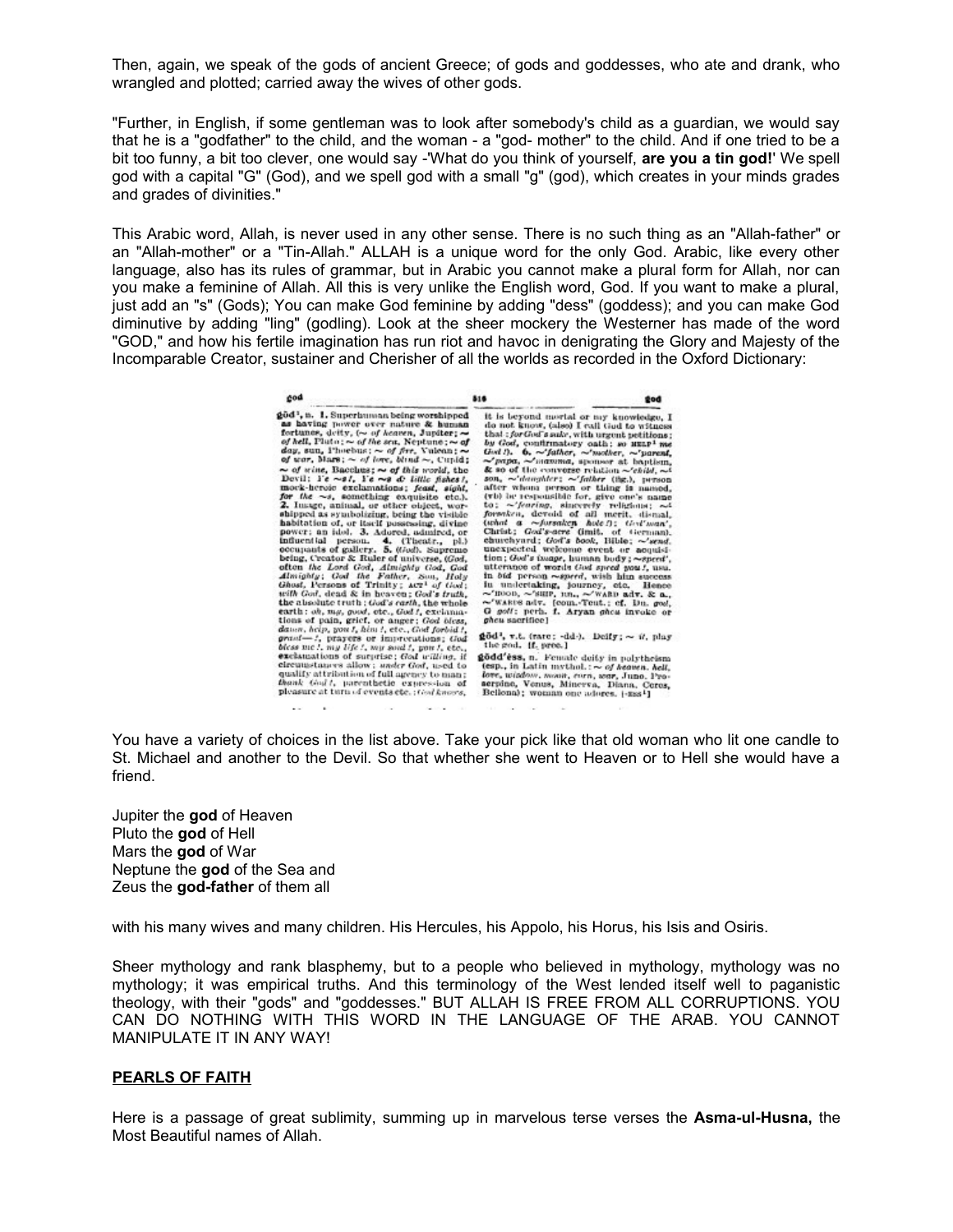هُوَ اللهُ الَّذِينَ لَأَوَالَ الْأَهُوَ \* **HE IS ALLAH, BESIDES WHOM THERE IS NO OTHER GODS; WHO KNOWS (ALL THINGS) BOTH SECRET AND** لحرالغيب والشكم **OPEN;** فئوالتزخينر فرالتهجدي **HE IS MOST GRACIOUS, MOST MERCIFUL HE IS ALLAH, BESIDES WHOM THERE IS NO OTHER GOD; THE SOVEREIGN,** 23031 **THE HOLY ONE, THE SOURCE OF PEACE (AND PERFECTION), THE GUARDIAN OF FAITH, THE PRESERVER OF SAFETY, THE EXALTED IN MIGHT, THE IRRESISTIBLE, THE SUPREME: GLORY TO ALLAH: (HIGH IS HE) ABOVE THE PARTNERS THEY ASCRIBE TO HIM HE IS ALLAH, THE CREATOR THE EVOLVER, THE BESTOWER OF FORMS (OR COLOURS)** لَهُ الْكَسْبَاءُ الْخُسْ **TO HIM BELONG THE MOST BEAUTIFUL NAMES:**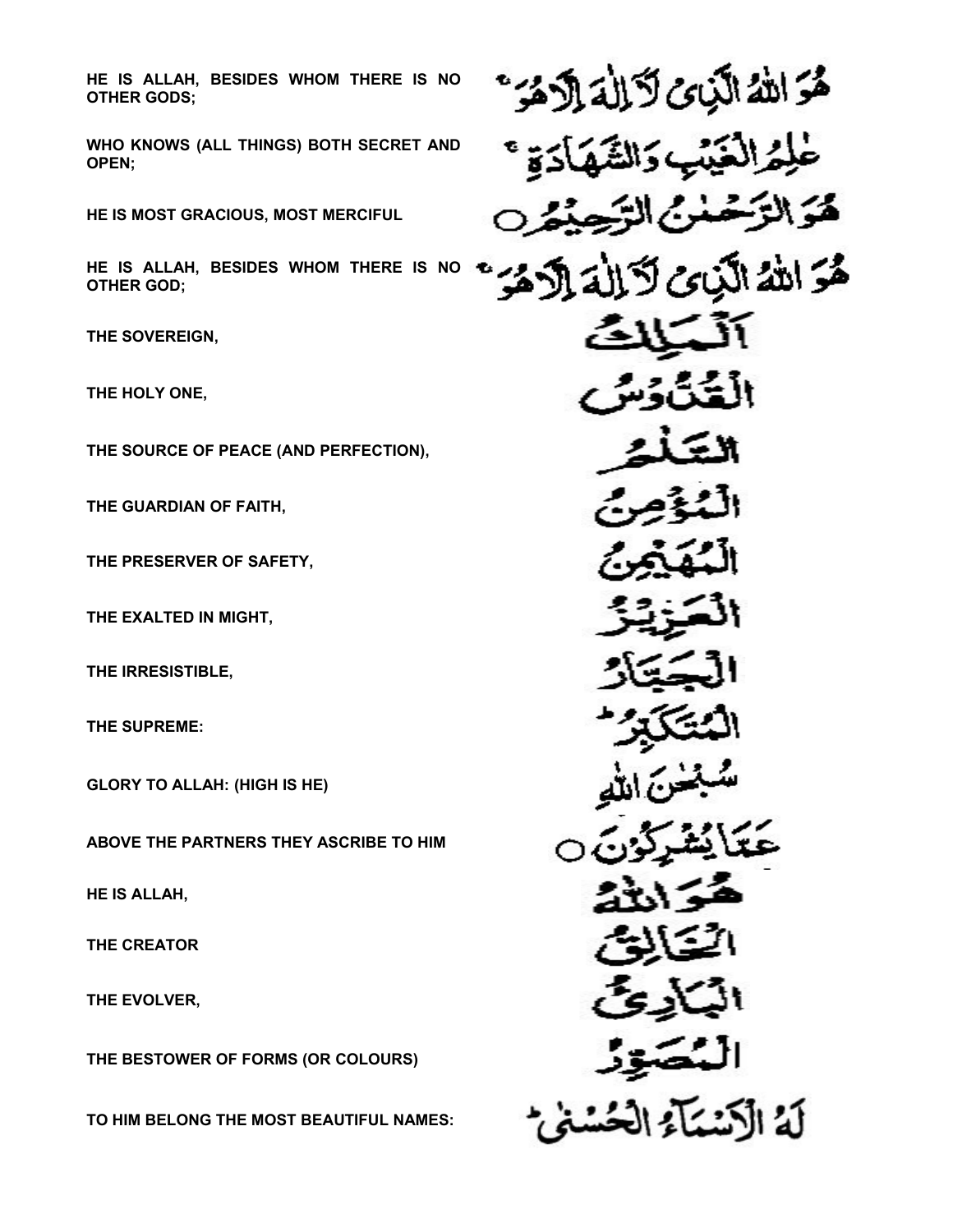**ALL THAT IS IN THE HEAVENS AND THE EARTH, DOTH DECLARE HIS PRAISES AND GLORY.**

**AND HE IS THE EXALTED IN MIGHT**



**THE WISE.**

#### **Holy Qur'ân 59:22-24**

Where is there in the religious literature of the world anything to compare with this!

#### **"ALLAH" IN EVERY BIBLE AND IN EVERY LANGUAGE**

There is no difficulty in our agreeing that in the languages of the world, every nation has given a distinctive name to God. Most of these names are attributive names, describing some aspect of God. But the proper name for God Almighty in the Semitic languages, i.e. in the mother-tongues of Moses, Jesus and Muhummed (Peace be upon them all) is ALLAH! This name is still extant in the Christian Bible in every language of the world. The Christians are boasting that they have translated their Bible into over fifteen hundred languages, more specially the translation of the New Testament. In every **Gospel** that I have scrutnised in the various languages I find the word **"Allah"** preserved - English or Afrikaanz, Zulu or Swahili. Why not check up in your own dialect to prove me wrong. I would love to hear from you.

If what I claim is Gospel Truth, then how is it that the whole Christian world of over 1 200 000 000 people have not been aware of it. This is what effective programming or brain-washing can do. They have been trained NOT to see the obvious. Did not Jesus bewail:

#### **"Seeing, they see not, and hearing they hear not, neither do they understand."** (Matthew 13:13).

#### **FROM THE LIPS OF JESUS**

I ask my Christian visitors, "Do you remember your Gospel narrative, that when Christ was supposed to have been on the cross, he cried out with a loud voice:

**"ELOI, ELOI, LAMA SABACHTHANI?** which is, being interpreted, **My God, My God, why hast thou forsaken me?"** (Mark 15:34).

The above is a translation from the Greek manuscripts "ACCORDING TO ST. MARK." Obviously his Hebrew has a Greek accent. Because, his so-called originals were written in Greek. But listen to Matthew, who is supposed to have written his Gospel originally in Hebrew, which was aimed at the Jews. St. Jerome, an early Christian father of the 4th and 5th centuries after Christ, testifies as follows:

"MATTHEW, WHO IS ALSO LEVI, AND WHO FROM A PUBLICAN CAME TO BE AN APOSTLE, FIRST OF ALL THE EVANGELISTS, COMPOSED A GOSPEL OF CHRIST IN JUDEA **IN THE HEBREW LANGUAGE AND CHARACTERS**, FOR THE BENEFIT OF THOSE OF THE CIRCUMCISION**<sup>1</sup>** WHO HAD BELIEVED."

Naturally, Matthew's accent would be more Semitic (Hebrew and Arabic) than that of Mark. Matthew records the same scene as Mark 15:34, but note the variation of the dialect:

#### **Jesus cried with a loud voice, saying ELI, ELI, LAMA SABACHTHANI? that is to say, My God, My God, why hast thou forsaken me'?** (Matthew 27:46).

Please memorise the words - "Eli, Eli, lama sabachthani." (Eli - pronounced like L and I in English) Utter the words - ELI, ELI, LAMA SABACHTHANI; ELI, ELI, LAMA SABACHTHANI, to your Christian friends and neighbours and ask them whether these words - "Eli, Eli," sounds like "Jehovah, Jehovah!" to them?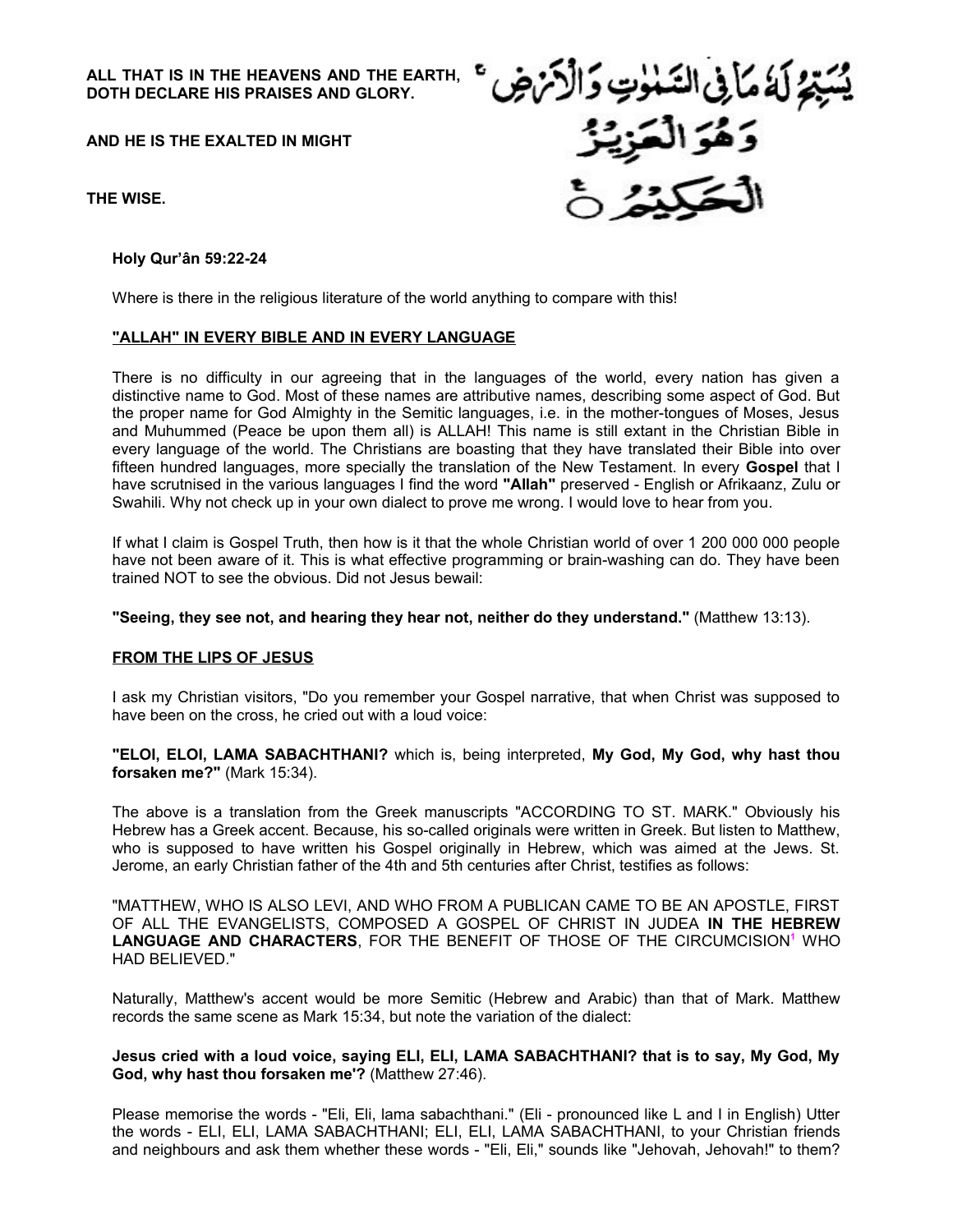No! is the answer if they are not deaf. Ask further, whether "Eli, Eli," sounds like "Abba, Abba!" (meaning father, father! in Hebrew) to them! Again the reply will be "No!" if they are not deaf. Can't they see that the cry is to Allah? "Eli, Eli - Elah, Elah, Allah, Allah!" Let them hear these words from your lips and watch their reactions. No honest per- son can help agreeing with you.

**1. Of the circumcision:** means those who had been circumcised. Referring to the Jewish converts to Christianity.

## **ALLELUYA!**

Now ask your Christian friend, if he had heard the word - "ALLELUYA." No Christian worth the name will fail to recognise it. Whenever the Christian goes into ecstasy, he exclaims - "Alleluya! Alleluya!", just as we Muslims might exclaim the Takbir - "Allahu Akbar! Allahu Akbar!" Ask him, what is Alleluya? Take him to the Book of Revelation, the last book of the New Testament, Chapter 19; we are informed there that John the disciple of Jesus, saw a vision, in which he heard the angels in heaven singing, Alleluya, Alleluya. Ask him again, what is Alleluya! Is it "hip, hip, hooray; hip, hip, hooray!" Are angels in heaven singing - hip, hip, hoorays to God? Every time when God creates a new galaxy, do the angels exclaim - "hip, hip, hooray!" When He explodes a super-nova, do the angels say, "hip, hip, hooray!"? How absurd!

Then what is Alleluya! The last syllable "YA" is a vocative and an exclamatory particle in both Arabic and Hebrew meaning "OH!" In other words YA = OH, (the vocative); and YA = (!), a note of exclamation, or an exclamatory particle, or as is more commonly known an exclamation mark.

The Semite, both Arab and Jew, begins with the exclamatory particle or exclamation mark. The Westerner, in his language ends with the exclamatory particle or exclamation mark, eg. Stop! Go! Fire! Bang!

Let us repeat the above Tasbih (words of praise) as an Arab or a Jew: ALLE-LU-YA will be YA-ALLE-LU because, as explained above, YA is always at the beginning in both Arabic and Hebrew.

YA ALLE LU would be YA ALLA HU: Meaning, "OH ALLAH!" (You are the Only Being Who deserves worship and Praise) "OH ALLAH!" (You are the Only Being Who deserves worship and Praise).

Unbiased Christians will not fail to recognise Allah as none other than his - El, Eli, Alle, Elah, Alah, Allah. Call upon Him by any name, for His are the Most Beautiful names, as long as those names are not contaminated and as long as they do not conjure up in our minds the images of men or monkeys howsoever glorified they might have been.

## **THE CONCEPT OF "GOD THE FATHER"**

There are many beautiful attributes of God, which are common to both the Holy Qur'ân and the Holy Bible. A lengthy thesis can be written on this. But a very interesting facet I have discovered in this that among the 99 attributes of God given to us in the Holy Qur'ân the word "Father" is not one of them. If the Holy Prophet was the author of the Holy Qur'ân as his adversaries allege, then how could he have avoided the term - Father - for God, for twenty-three years of his prophetic life! **Abb**, meaning father in Arabic (Abba in Hebrew), is an easier word than Rabb, meaning Lord and Cherisher; yet the attribute Rabb abounds in the Last and Final Revelation of God. The reason for the omission of the word Abb (father) for describing God Almighty is obvious: MANKIND HAD DENIGRATED THAT BEAUTIFUL CONCEPT OF THE LOVING Father in Heaven to being the Father of the "only **begotten** son" **1** - to being physically like a human being, because begetting is an animal act, belonging to the lower animal functions of sex.

**1.** John 3:16

# **UNIQUE TO THE QUR'AN AND CONCLUSION**